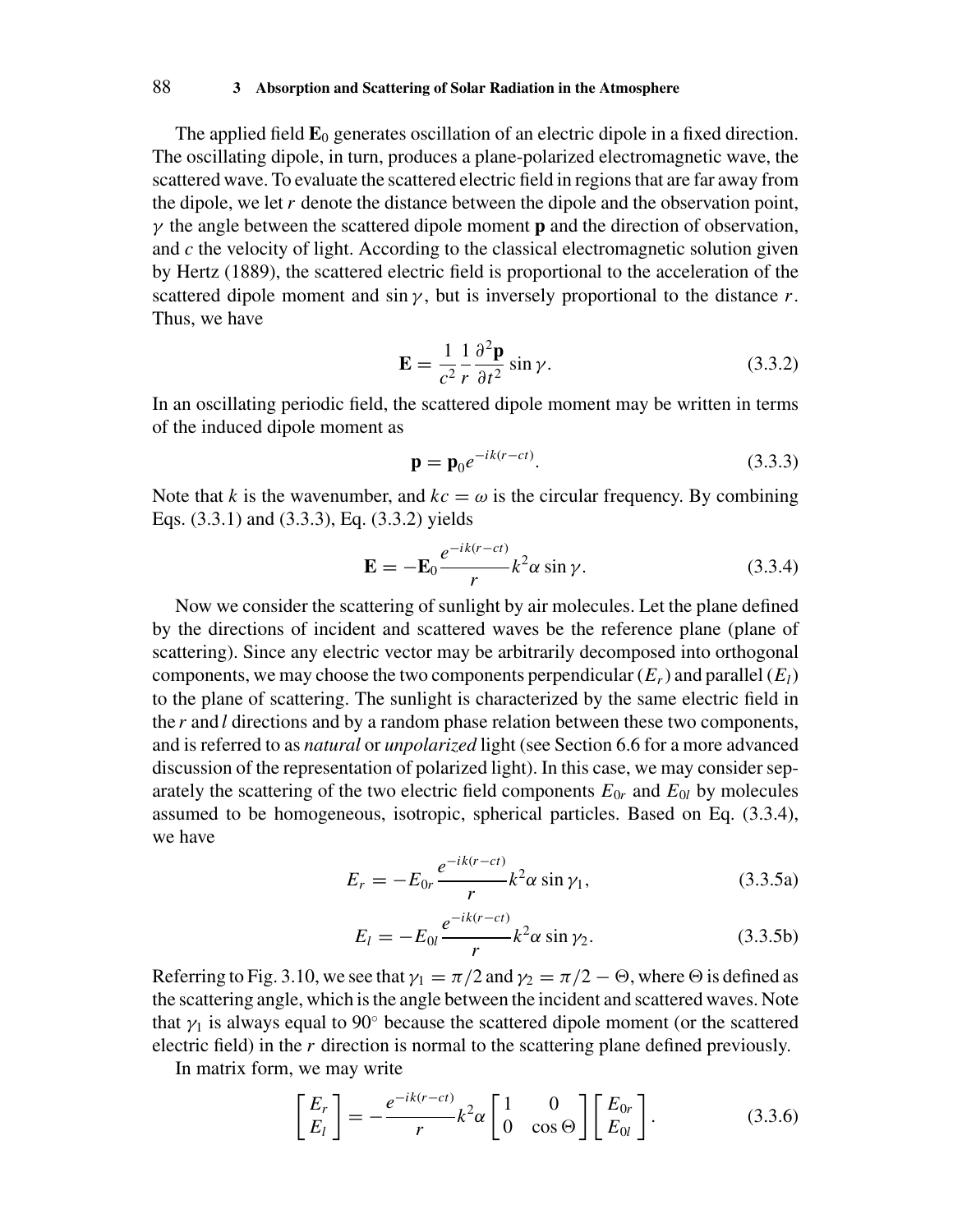

**Figure 3.10** Scattering by a dipole. The incident electric field, a vector, can be arbitrarily decomposed into a parallel (*l*) and a perpendicular (*r*) component, where each undergoes the scattering by the dipole. We may select the component that is always perpendicular to the scattering plane that is defined by the incident and scattering beams (i.e.,  $\gamma_1 = 90^\circ$ ). All the notations are defined in the text.

A complete description of the intensity of a light beam and its polarized state will be given in Section 6.6 in which the Stokes parameters are introduced. For the sake of the continuity of the present discussion, however, we may define the intensity components (per solid angle) of the incident and scattered radiation in the forms  $I_0 = C|E_0|^2$  and  $I = C|E|^2$ , where *C* is a certain proportionality factor such that  $C/r^2$  implies a solid angle. It follows that Eqs. (3.3.5) and (3.3.6) can be expressed in the form of intensities as

$$
I_r = I_{0r}k^4\alpha^2/r^2,\tag{3.3.7a}
$$

$$
I_l = I_{0l} k^4 \alpha^2 \cos^2 \Theta / r^2, \qquad (3.3.7b)
$$

where  $I_r$  and  $I_l$  are polarized intensity components perpendicular and parallel to the plane containing the incident and scattered waves, i.e., the plane of scattering. The total scattered intensity of the unpolarized sunlight incident on a molecule in the direction of  $\Theta$  is then

$$
I = I_r + I_l = (I_{0r} + I_{0l} \cos^2 \Theta)k^4 \alpha^2 / r^2.
$$
 (3.3.8)

But for unpolarized sunlight,  $I_{0r} = I_{0l} = I_0/2$ , and by noting that  $k = 2\pi/\lambda$ , we obtain

$$
I = \frac{I_0}{r^2} \alpha^2 \left(\frac{2\pi}{\lambda}\right)^4 \frac{1 + \cos^2 \Theta}{2}.
$$
 (3.3.9)

This is the original formula derived by Rayleigh, and we call the scattering of sunlight by molecules *Rayleigh scattering*. By this formula, the intensity of unpolarized sunlight scattered by a molecule is proportional to the incident intensity  $I_0$  and is inversely proportional to the square of the distance between the molecule and the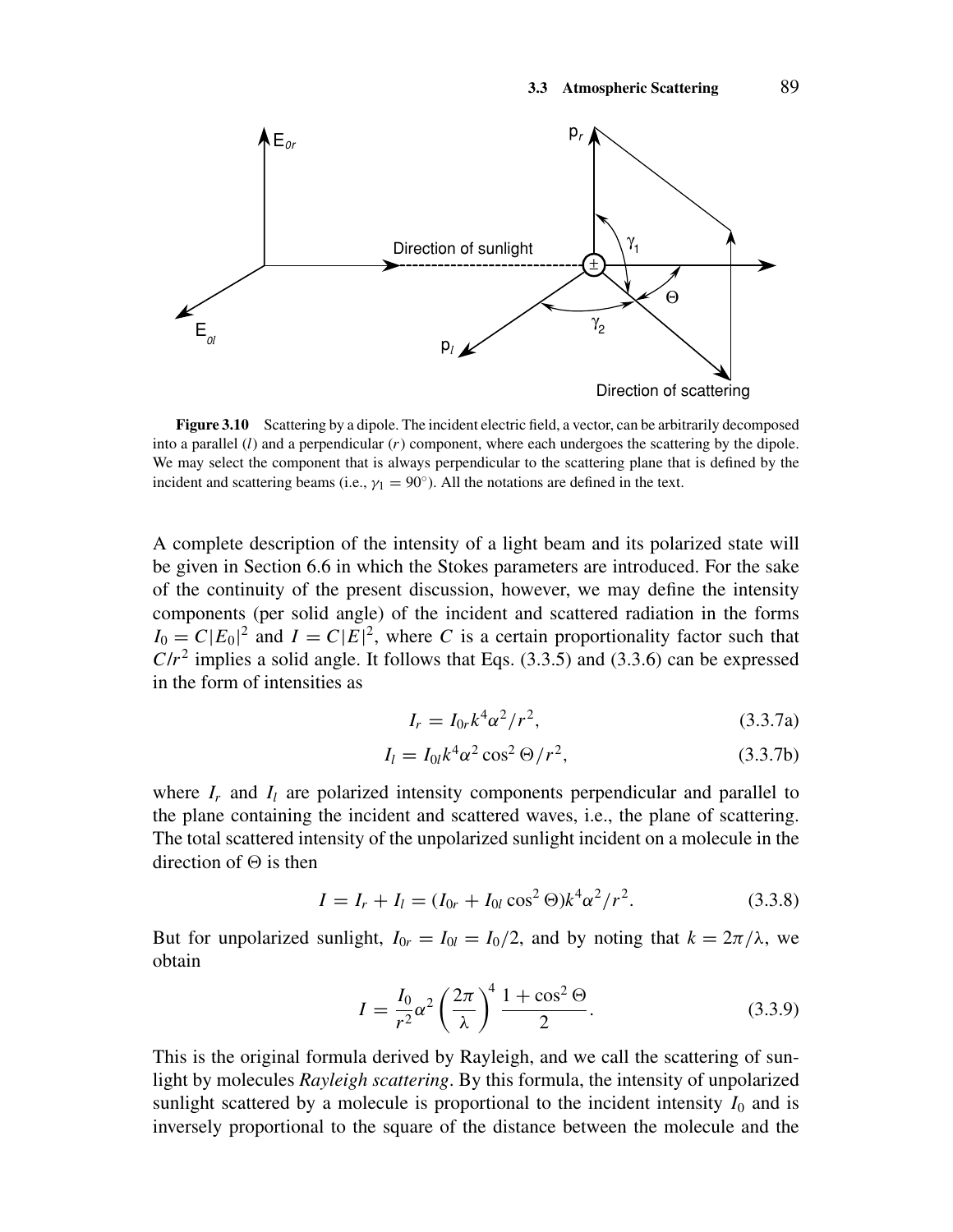point of observation. In addition to these two factors, the scattered intensity also depends on the polarizability, the wavelength of the incident wave, and the scattering angle. The dependence of these three parameters on the scattering of sunlight by molecules introduces a number of significant physical features.

3.3.1.2 PHASE FUNCTION, SCATTERING CROSS SECTION, AND POLARIZABILITY

On the basis of Eqs. (3.3.7) and (3.3.9), the intensity scattered by a molecule depends on the polarization characteristics of the incident light. For vertically (*r*) polarized incident light, the scattered intensity is independent of the direction of the scattering plane. In this case then, the scattering is isotropic. On the other hand, for horizontally (*l*) polarized incident light, the scattered intensity is a function of  $\cos^2 \Theta$ . When the incident light is unpolarized, such as sunlight, the scattered intensity depends on  $(1 + \cos^2 \Theta)$ . The angular scattering patterns in space for the three types of incident polarization are illustrated in Fig. 3.11. We see that the scattering of unpolarized sunlight by molecules (Rayleigh scattering) has maxima in the forward  $(0<sup>°</sup>)$  and backward (180<sup>°</sup>) directions, whereas it shows minima in the side directions  $(90°$  and  $270°$ ). Light scattered by particles or molecules is not confined only to the plane of incidence, but is visible in all azimuthal directions. Because of the spherical symmetry assumed for molecules, scattering patterns are symmetrical in three-dimensional space, as demonstrated in Fig. 3.11.

To describe the angular distribution of scattered energy in conjunction with multiple scattering and radiative transfer analyses and applications for planetary atmospheres, we find it necessary to define a nondimensional parameter called the *phase function,*  $P(\cos \Theta)$ , such that

$$
\int_0^{2\pi} \int_0^{\pi} \frac{P(\cos \Theta)}{4\pi} \sin \Theta \, d\Theta \, d\phi = 1. \tag{3.3.10}
$$

By this definition, the phase function is said to be normalized to unity. Upon performing simple integrations, the phase function of Rayleigh scattering for incident unpolarized sunlight is given by

$$
P(\cos \Theta) = \frac{3}{4}(1 + \cos^2 \Theta). \tag{3.3.11}
$$

Employing the definition of the phase function, Eq. (3.3.9) may be rewritten in the form

$$
I(\Theta) = \frac{I_0}{r^2} \alpha^2 \frac{128\pi^5}{3\lambda^4} \frac{P(\Theta)}{4\pi}.
$$
 (3.3.12)

It follows that the angular distribution of the scattered intensity is directly proportional to the phase function.

The scattered flux f (or power, in units of energy per time) can be evaluated by integrating the scattered flux density  $(I \Delta \Omega)$  over the appropriate area a distance *r*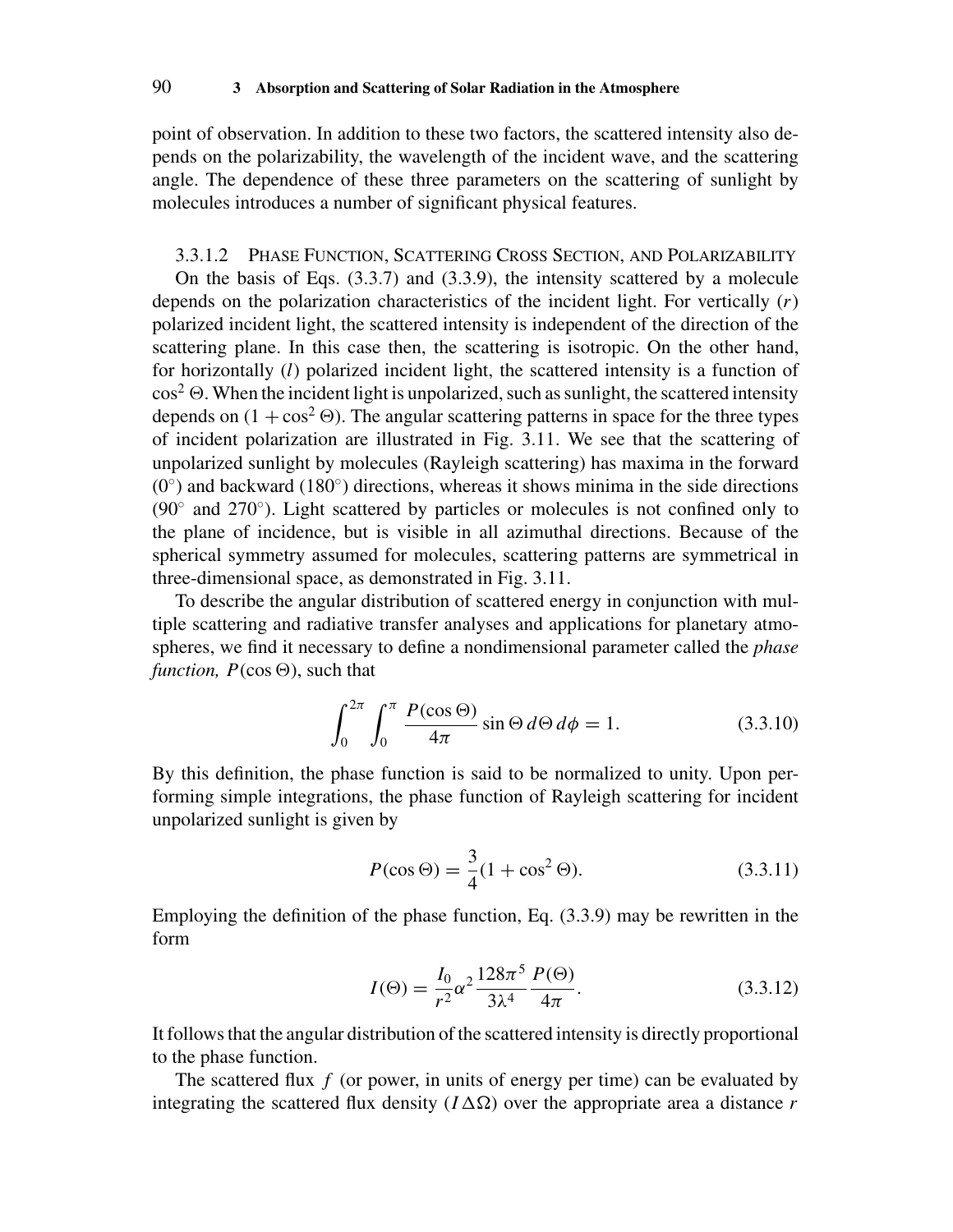

**Figure 3.11** Polar diagram of the scattered intensity for Rayleigh molecules: (1) polarized incident light with the electric vector perpendicular to the scattering plane, (2) polarized incident light with the electric vector on the scattering plane, and (3) unpolarized incident light.

away from the scatterer. Thus,

$$
f = \int_{\Omega} (I \Delta \Omega) r^2 d\Omega, \qquad (3.3.13a)
$$

where  $r^2 d\Omega$  represents the area according to the definition of the solid angle. Inserting the expressions for scattered intensity and the differential solid angle defined in Eqs. (3.3.12) and (1.1.5), respectively, into Eq. (3.3.13a) and carrying out integrations over the solid angle of a sphere, we obtain the equivalent isotropically scattered flux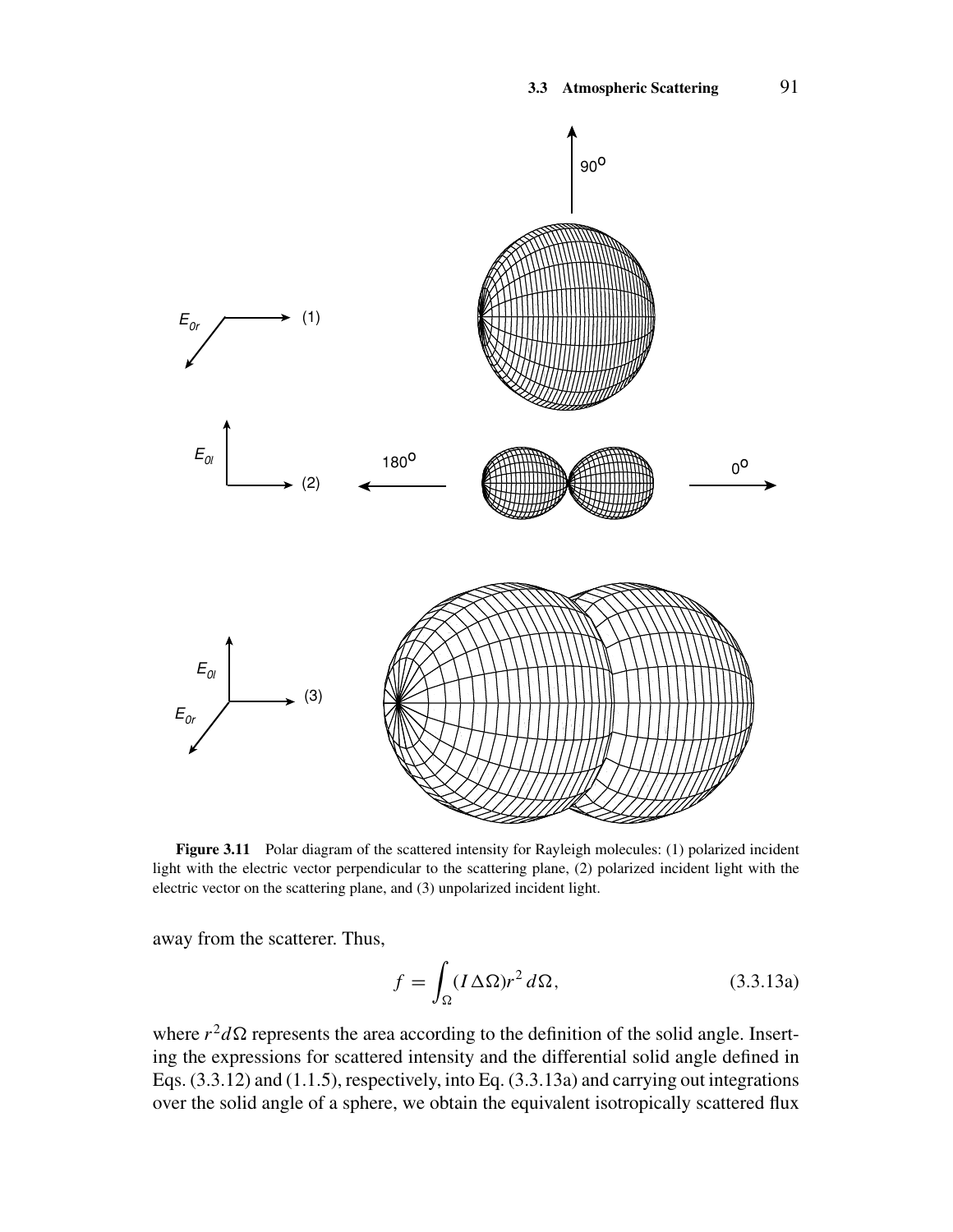in the form

$$
f = F_0 \alpha^2 128\pi^5 / (3\lambda^4), \tag{3.3.13b}
$$

where the incident flux density  $F_0$  is equal to  $I_0 \Delta \Omega$ . Moreover, we may define the scattering cross section per one molecule as

$$
\sigma_s = f/F_0 = \alpha^2 128\pi^5 / (3\lambda^4). \tag{3.3.14}
$$

The scattering cross section (in units of area) represents the amount of incident energy that is removed from the original direction because of a single scattering event such that the energy is redistributed isotropically on the area of a sphere whose center is the scatterer and whose radius is *r*. In terms of the scattering cross section, the scattered intensity can be expressed by

$$
I(\Theta) = I_0 \frac{\sigma_s}{r^2} \frac{P(\Theta)}{4\pi}.
$$
\n(3.3.15)

This is the general expression for scattered intensity, which is valid not only for molecules but also for particles whose size is larger than the incident wavelength, as will be discussed in Section 5.2.

The *polarizability*  $\alpha$ , which was used in the preceding equations, can be derived from the principle of the dispersion of electromagnetic waves and is given by

$$
\alpha = \frac{3}{4\pi N_s} \left( \frac{m^2 - 1}{m^2 + 2} \right),\tag{3.3.16}
$$

where  $N_s$  is the total number of molecules per unit volume and  $m$  is the nondimensional refractive index of molecules. This equation is called the *Lorentz–Lorenz formula,* and its derivation is given in Appendix D. The refractive index is an optical parameter associated with the velocity change of electromagnetic waves in a medium with respect to a vacuum. Its definition and physical meanings are also given in Appendix D. Normally, the refractive indices of atmospheric particles and molecules are composed of a real part *mr* and an imaginary part *mi* corresponding, respectively, to the scattering and absorption properties of particles and molecules. In the solar visible spectrum, the imaginary parts of the refractive indices of air molecules are so insignificantly small that absorption of solar radiation by air molecules may be neglected in the scattering discussion. The real parts of the refractive indices of air molecules in the solar spectrum are very close to 1, but they depend on the wavelength (or frequency) of the incident radiation as illustrated in Appendix D. Because of this dependence, white light may be *dispersed* into component colors by molecules that function like prisms. The real part of the refractive index derived in Appendix D [(Eq. D.17)] may be approximately fitted by

$$
(m_r - 1) \times 10^8 = 6432.8 + \frac{2,949,810}{146 - \lambda^{-2}} + \frac{25,540}{41 - \lambda^{-2}},
$$
\n(3.3.17)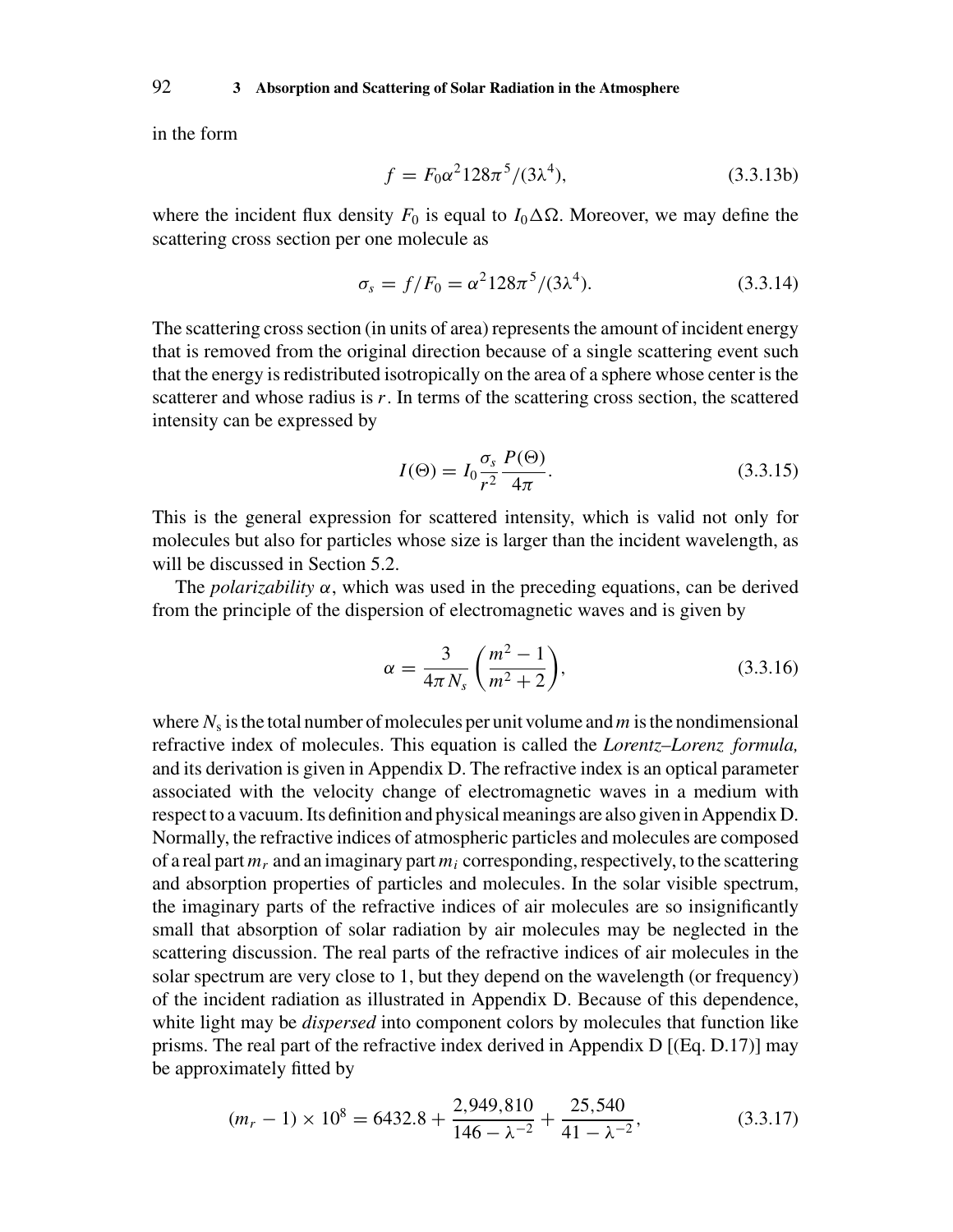where  $\lambda$  is in units of micrometers. Since  $m_r$  is close to 1, for all practical purposes, Eq. (3.3.16) may be approximated by

$$
\alpha \approx \frac{1}{4\pi N_s} \left( m_r^2 - 1 \right). \tag{3.3.18}
$$

Thus, the scattering cross section defined in Eq. (3.3.14) becomes

$$
\sigma_s = \frac{8\pi^3 (m_r^2 - 1)^2}{3\lambda^4 N_s^2} f(\delta).
$$
 (3.3.19)

A correction factor  $f(\delta)$  is added in Eq. (3.3.19) to take into consideration the anisotropic property of molecules, where  $f(\delta)=(6+3\delta)/(6-7\delta)$  with the anisotropic factor  $\delta$  of 0.035. Anisotropy implies that the refractive index of molecules varies along the  $x$ ,  $y$ , and  $z$  directions, and thus is a vector, not a scalar. Hence, the polarizability  $\alpha$  is a tensor, as noted previously.

The optical depth of the entire molecular atmosphere at a given wavelength may be calculated from the scattering cross section in the form

$$
\tau(\lambda) = \sigma_s(\lambda) \int_0^{z_{\infty}} N(z) dz,
$$
\n(3.3.20)

where  $N(z)$  denotes the number density of molecules as a function of height, and *z*<sup>∞</sup> is the top of the atmosphere. The optical depth represents the attenuation power of molecules with respect to a specific wavelength of the incident light. Exercises 3.7–3.11 require the calculation of a number of parameters based on Rayleigh scattering results.

### 3.3.1.3 BLUE SKY AND SKY POLARIZATION

Returning to Eq. (3.3.12), we see that the scattered intensity depends on the wavelength of incident light and the index of refraction of air molecules contained in the polarizability term. According to the analyses given in Appendix D and Eq. (3.3.17), the index of refraction also depends slightly on the wavelength. However, the dependence of the refractive index on the wavelength is relatively insignificant in calculating the scattered intensity as compared to the explicit wavelength term. Thus, the intensity scattered by air molecules in a specific direction may be symbolically expressed in the form

$$
I_{\lambda} \sim 1/\lambda^4. \tag{3.3.21}
$$

The inverse dependence of the scattered intensity on the wavelength to the fourth power is a direct consequence of the theory of Rayleigh scattering and is the foundation for the explanation of blue sky.

In reference to the observed solar energy spectrum displayed in Fig. 3.9, a large portion of solar energy is contained between the blue and red regions of the visible spectrum. Blue light ( $\lambda \approx 0.425 \ \mu \text{m}$ ) has a shorter wavelength than red light ( $\lambda \approx$  $0.650 \,\mu$ m). Consequently, according to Eq.  $(3.3.21)$  blue light scatters about 5.5 times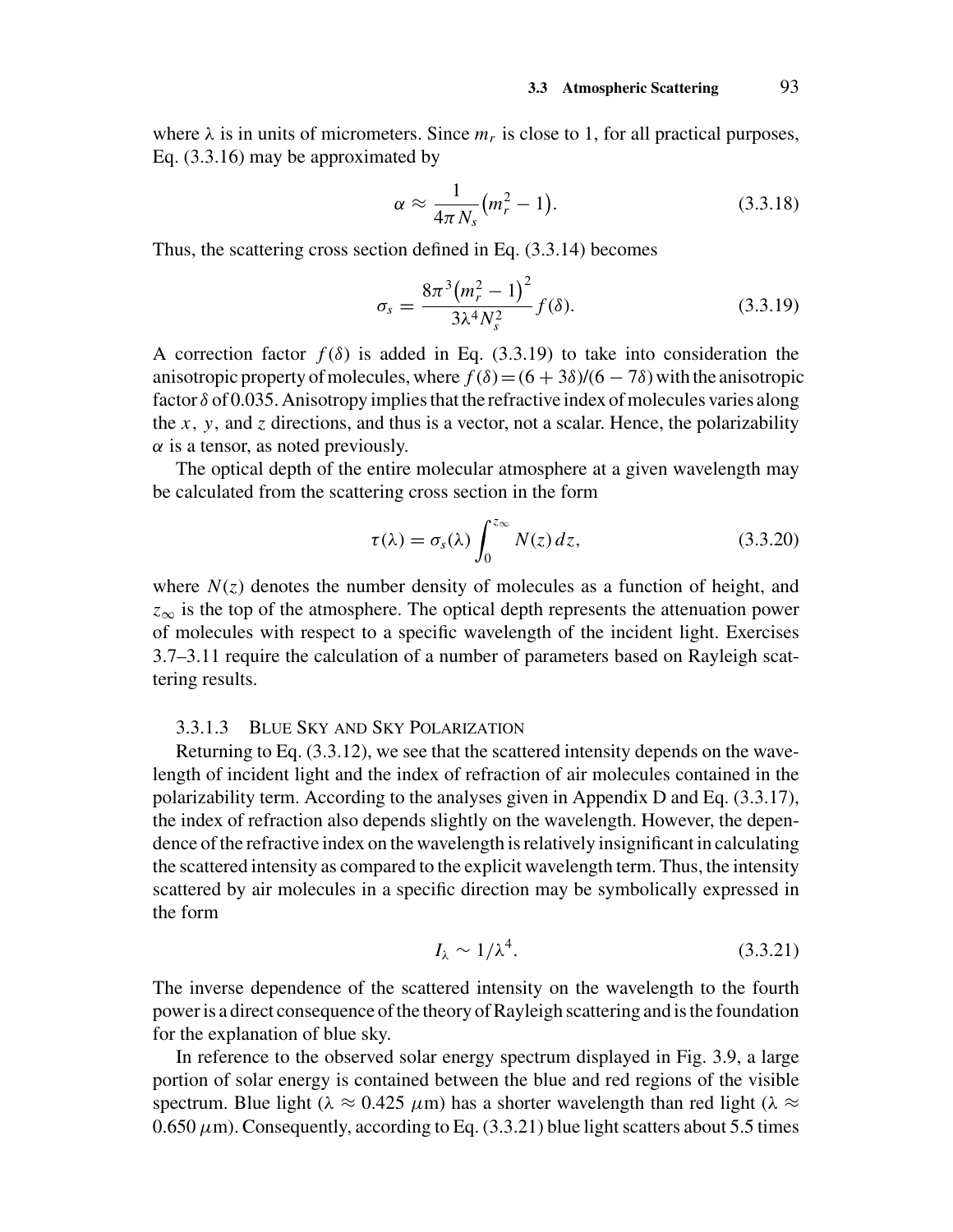more intensity than red light. It is apparent that the  $\lambda^{-4}$  law causes more blue light to be scattered than red, green, and yellow, and so the sky, when viewed away from the sun's disk, appears blue. Moreover, since molecular density decreases drastically with height, it is anticipated that the sky should gradually darken to become completely black in outer space in directions away from the sun. And the sun itself should appear whiter and brighter with increasing height. As the sun approaches the horizon (at sunset or sunrise), sunlight travels through more air molecules, and therefore more and more blue light and light with shorter wavelengths are scattered out of the beam of light, and the luminous sun shows a deeper red color than at its zenith. However, since violet light (∼0.405 *µ*m) has a shorter wavelength than blue, a reasonable question is, why doesn't the sky appear violet? This is because the energy contained in the violet spectrum is much less than that contained in the blue spectrum, and also because the human eye has a much lower response to the violet color.

Another important phenomenon explained by the Rayleigh scattering theory is sky polarization. For many atmospheric remote sensing applications utilizing polarization, a parameter called the *degree of linear polarization* has been used (Subsection 7.3.5.2). In the case of Rayleigh scattering it is given by

$$
LP(\Theta) = -\frac{I_l - I_r}{I_l + I_r} = -\frac{\cos^2 \Theta - 1}{\cos^2 \Theta + 1} = \frac{\sin^2 \Theta}{\cos^2 \Theta + 1}.
$$
 (3.3.22)

In the forward and backward directions the scattered light remains completely unpolarized, whereas at the 90° scattering angle, the scattered light becomes completely polarized. In other directions, the scattered light is partially polarized with the percentage of polarization ranging from 0 to 100%. Interested readers may wish to refer to Section 6.6 for further details on this subject.

The theory of Rayleigh scattering developed in Section 3.3.1 is based on the assumption that molecules are homogeneous and isotropic spheres. However, molecules are in general anisotropic, whereby their polarizability, as defined in Eq. (3.3.16), varies along three axes and, hence, is a tensor instead of a scalar. The anisotropic effect of molecules reduces the degree of linear polarization defined in Eq. (3.3.22) by only a small percentage. At the 90◦ scattering angle, the degree of linear polarization for dry air is about 0.94. Further, the theory of Rayleigh scattering developed previously considers only single (or primary) scattering, i.e., where scattering occurs only once. But in the earth's atmosphere, which contains a large number of molecules and aerosol particles, light may undergo an infinite number of scattering events. In addition, the earth's surface also reflects light that reaches it. Multiple scattering processes involving the atmosphere and the surface become complicated and require a more advanced treatment of radiative transfer theory, which will be discussed in Chapter 6.

The theory of Rayleigh scattering predicts *neutral points,* i.e., points of zero polarization, only at the exact forward and backward directions. However, owing to multiple scattering of molecules and particulates, and reflection of the surface, there normally exist a number of neutral points in cloudless atmospheres. The first observations of neutral points and partially polarized sky light were made by Arago in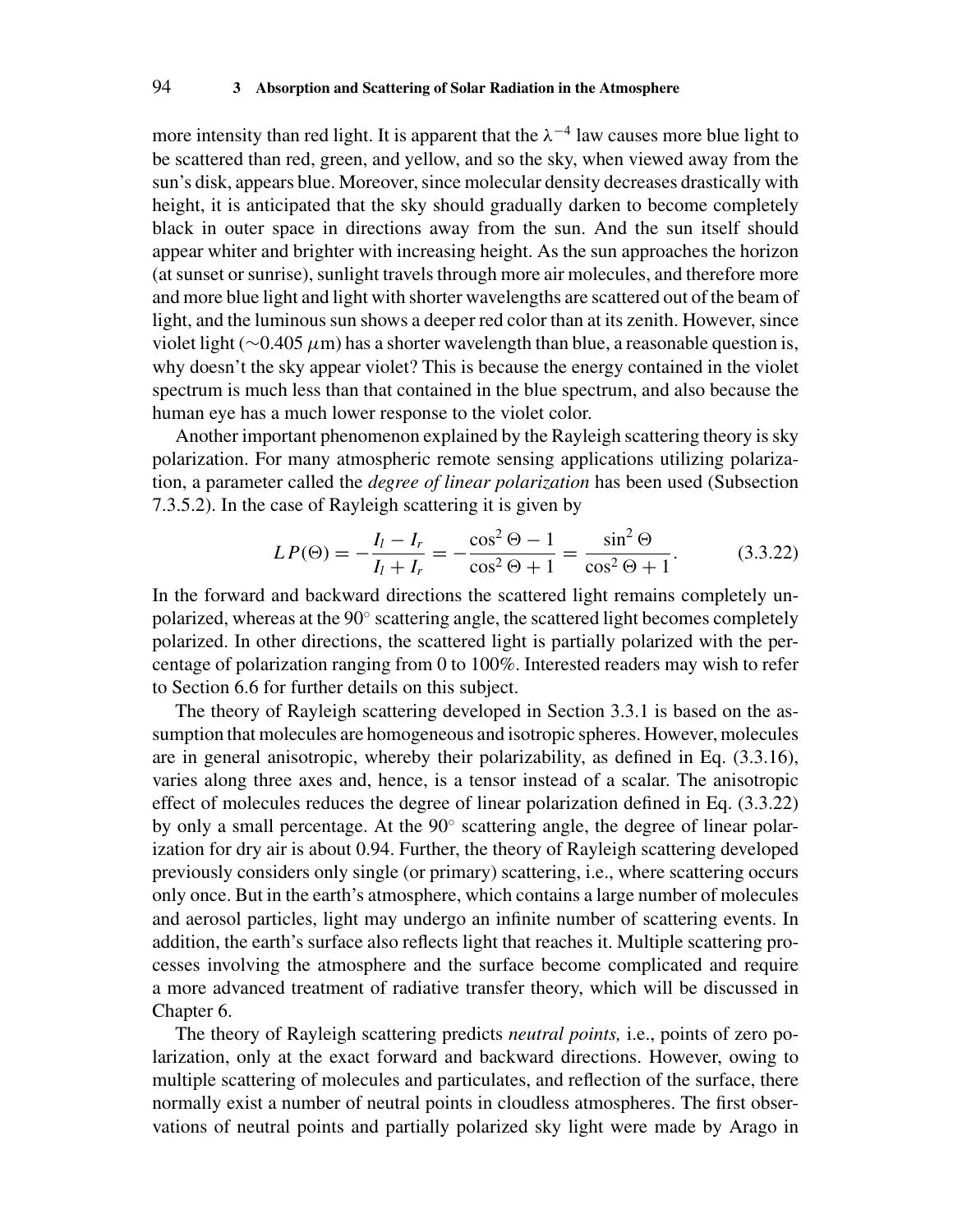1809. He discovered the existence of a neutral point at a position in the sky about  $25^\circ$  above the antisolar direction (the direction exactly opposite that of the sun). The other two neutral points, which normally occur in the sunlit sky 25◦ above and 20◦ below the sun, were discovered by Babinet in 1840 and by Brewster in 1842, respectively. These three neutral points were named to honor these three discoverers. The neutral points in the sky vary and depend on the turbidity (an indication of the amount of aerosol loadings in the atmosphere), the sun's elevation angle, and the reflection characteristics of the surface at which observations are made.

Figure 3.12 illustrates the distribution of the degree of polarization and neutral points for a pristine, clear atmosphere (January 20, 1977) and for an atmospheric condition under the El Chichon volcanic cloud (July 27, 1982) observed at the Mauna Loa Observatory from a polarimeter developed by Coulson (1983). The observations



**Figure 3.12** Illustration of neutral points in the distribution of the degree of polarization through the plane of the sun's vertical at a wavelength of  $0.7 \mu m$  observed at the Mauna Loa Observatory for a clear atmospheric condition on January 20, 1977 (solid line), and for an atmosphere under the volcanic cloud on July 27, 1982 (dashed line). The azimuthal angles  $\phi = 0^\circ$  and  $\phi = 180^\circ$  are on the sun's vertical plane. The sun's elevation angles  $\varepsilon_0$  for these two cases are indicated in the graph, as are the positions of Arago and Babinet (data taken from Coulson, 1983).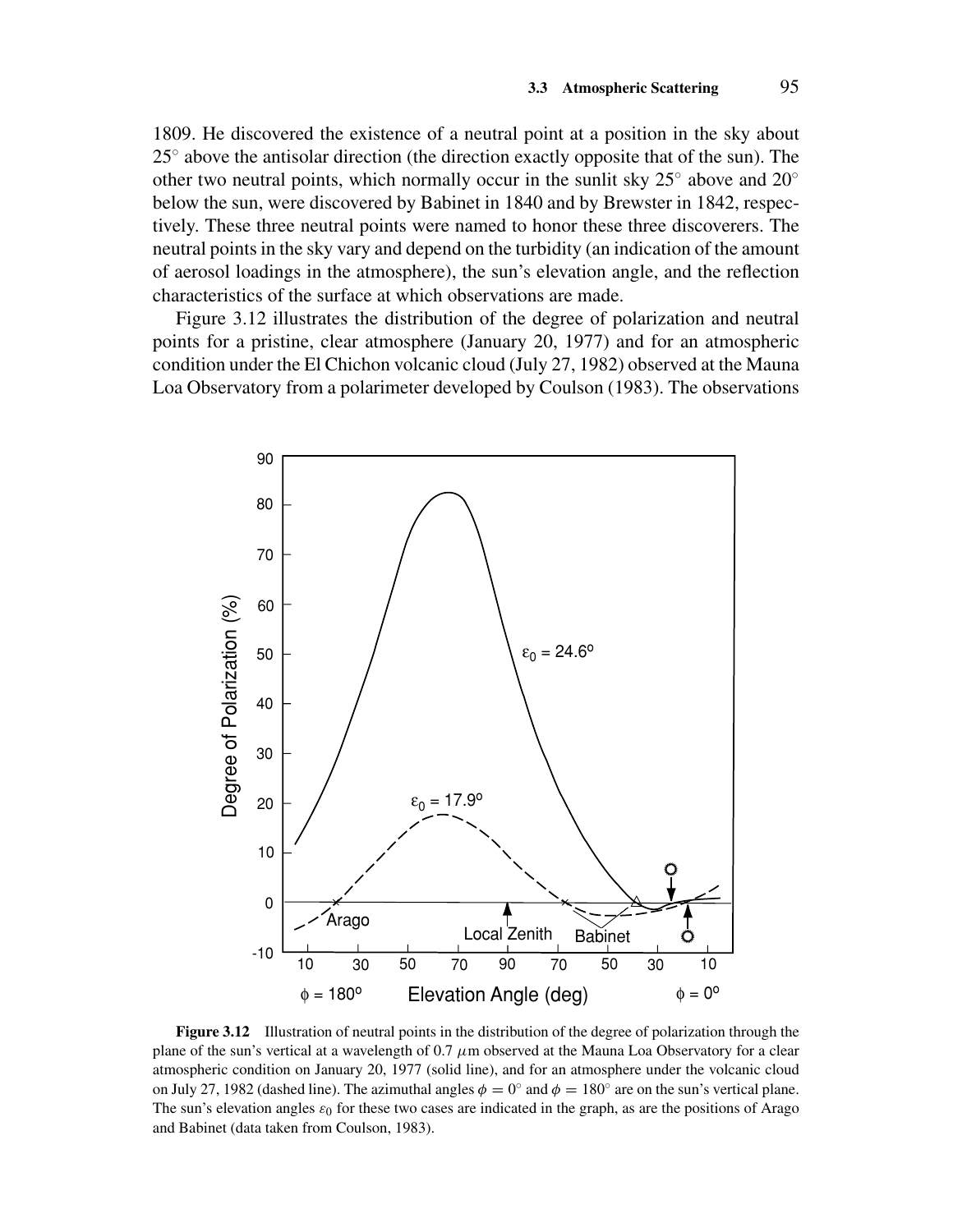were made on the sun's vertical plane, referred to as the principal plane in radiative transfer, using a wavelength of 0.7  $\mu$ m. The solar elevation angle,  $\varepsilon_0$  (90° – solar zenith angle  $\theta_0$ ), differed slightly on these two dates, but the observed polarization patterns suffice to demonstrate their substantial variabilities in clear and turbid atmospheres. The clear Rayleigh atmosphere produced a maximum polarization of about 80%, 60% more than that generated in the volcanic cloud condition. The neutral points in the Rayleigh scattering atmosphere occurred at the positions close to the sun (forward direction) and about 20 $\degree$  above the sun, the Babinet point, which was about 50 $\degree$ above the sun when a significant aerosol loading was present. In this case, the Arago point was also shown at about 20◦ above the horizon at the opposite position of the sun. Because of the sun's position, the Brewster point was not observed. The neutral points' positions are dependent on the aerosol optical depth and composition. Thus, a systematic observation of these points could be a valuable approach for inferring aerosol optical properties and perhaps composition information.

### 3.3.2 Light Scattering by Particulates: Approximations

In Section 1.1.4, we defined the size parameter,  $x = 2\pi a/\lambda$ , where *a* is the particle radius. Rayleigh scattering is concerned with scattering events when  $x \ll 1$ . When  $x \ge 1$ , scattering events are often called *Lorenz–Mie scattering*. Lorenz (1890) and Mie (1908) independently derived the solution for the interaction of a plane wave with an isotropic homogenous sphere. The mathematical theory of Lorenz–Mie scattering begins with Maxwell's equations and will be detailed in Chapter 5, along with some new developments in research on light scattering by nonspherical ice crystals and aerosols. In this section, however, we shall present a brief discussion of Lorenz– Mie scattering and two elementary approximations: geometric optics and anomalous diffraction.

### 3.3.2.1 LORENZ–MIE SCATTERING

The intensity scattered by a particle as a function of direction, as presented in Eq. (3.3.15), is given by

$$
I(\Theta) = I_0 \Omega_{\text{eff}} \frac{P(\Theta)}{4\pi} = I_0 \left(\frac{\sigma_s}{r^2}\right) \frac{P(\Theta)}{4\pi},\tag{3.3.23}
$$

where  $I_0$  is the incident intensity,  $P$  is the phase function normalized according to Eq. (3.3.10),  $\Omega_{\text{eff}}$  is the effective solid angle upon which scattering occurs, *r* is the distance between the particle and the observer,  $\sigma_s$  is the scattering cross section, and  $4\pi$  is the solid angle for the entire spherical space. The scattering cross section can be derived from the Lorenz–Mie theory of light scattering by spheres and is given by the following expansion:

$$
\sigma_s/\pi a^2 = Q_s = c_1 x^4 (1 + c_2 x^2 + c_3 x^4 + \cdots), \qquad (3.3.24)
$$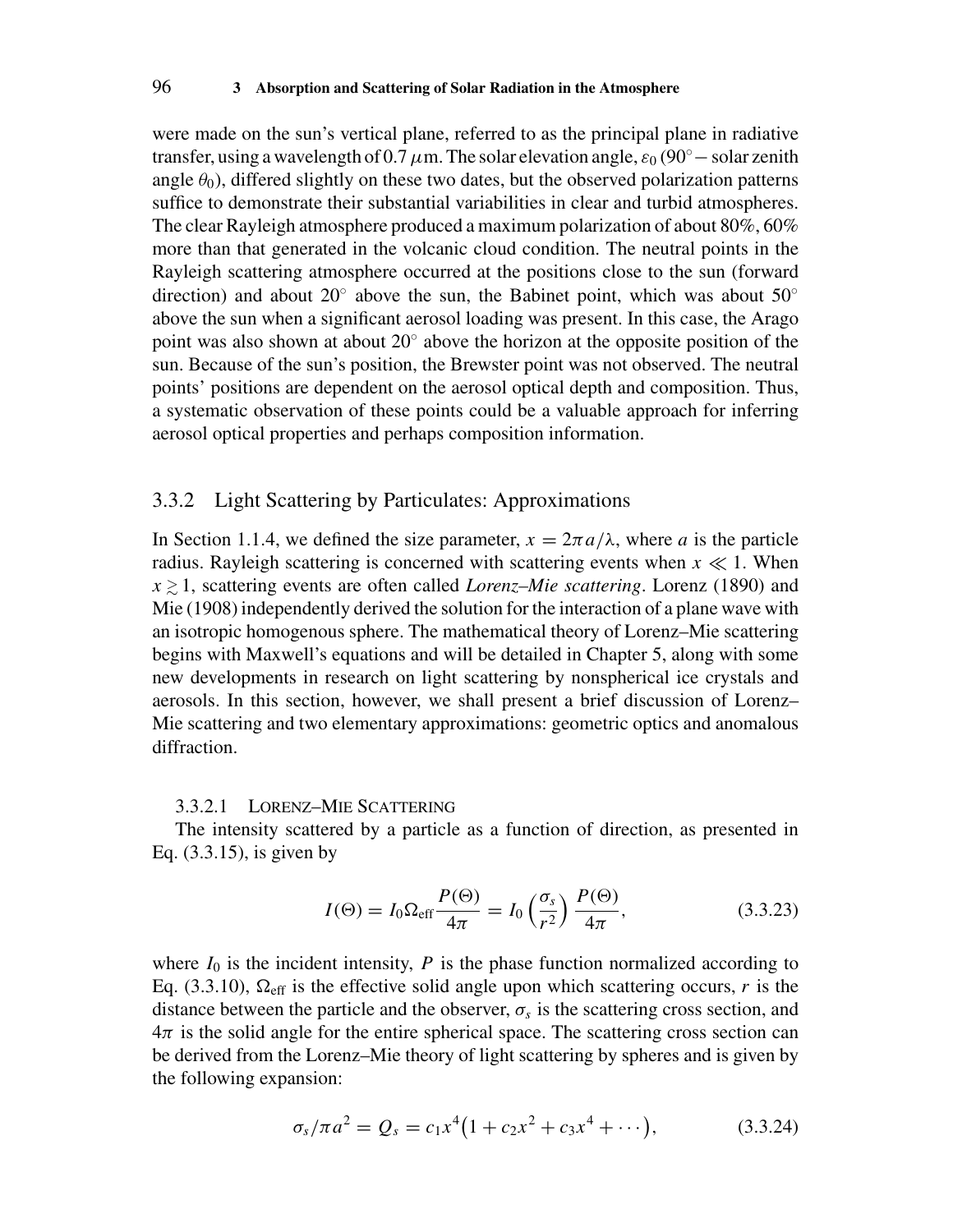where *a* is the radius,  $x = 2\pi a/\lambda$ ,  $Q_s$  is referred to as the *scattering efficiency*, and the coefficients in the case of nonabsorbing particles are given by

$$
c_1 = \frac{8}{3} \left( \frac{m^2 - 1}{m^2 + 2} \right)^2, \quad c_2 = \frac{6}{5} \left( \frac{m^2 - 1}{m^2 + 2} \right),
$$
  

$$
c_3 = \frac{3}{175} \frac{m^6 + 41m^4 - 28m^2 + 284}{(m^2 + 2)^2} + \frac{1}{900} \left( \frac{m^2 + 2}{2m^2 + 2} \right)^2 \left[ 15 + (2m^2 + 3)^2 \right].
$$

The leading term is the dipole mode contribution associated with Rayleigh scattering. Note that for light scattering by spheres, we may replace the total number of molecules per volume  $N_s$  by 1/*V* where  $V = 4\pi a^3/3$ . For molecules,  $a \sim 10^{-4} \mu$ m, so that  $x \sim 10^{-3}$  in the visible. Thus, the higher order terms can be neglected and the scattered intensity is proportional to  $\lambda^{-4}$ . For aerosols and cloud particles,  $a \ge 10^{-1} \mu$ m, and  $x \ge 1$  in the visible. In this case, the scattered intensity is less wavelength dependent and is primarily dependent on particle size. As a result, clouds and nonabsorbing aerosols in the atmosphere generally appear white. In a cloudy atmosphere, the sky appears blue diluted with white scattered light, resulting in a less pure blue sky than would have been expected from pure Rayleigh scattering.

On the basis of Eq. (3.3.23), the scattered intensity is dependent on the phase function, which can be computed from the Lorenz–Mie theory for spheres. Figure 3.13 shows typical examples of the phase function for polydispersed cloud droplets (∼10 *µ*m) and aerosols (∼1 *µ*m) illuminated by a visible light. Also shown is the phase function for Rayleigh scattering. The mean size parameters in these cases are about 100, 10, and  $10^{-3}$ , respectively. The scattering by cloud droplets is characterized by a strong forward diffraction; a minimum at ∼100◦ scattering angle; a peak at ∼138◦ scattering angle, the well-known rainbow feature; and a peak in the backscattering direction associated with the glory pattern. The diffraction pattern and the rainbow feature will be discussed further later; the explanation of the glory pattern requires more advanced discussion and will be presented in Chapter 5. The scattering of typical aerosols also displays a forward diffraction maximum and a maximum pattern in the  $150^{\circ}$ –170 $^{\circ}$  scattering region (see also Fig. 1.4).

#### 3.3.2.2 GEOMETRIC OPTICS

The principles of geometric optics are the asymptotic approximations of the fundamental electromagnetic theory and are valid for light-scattering computations involving a particle whose dimension is much larger than the wavelength, i.e.,  $x \gg 1$ . In this case, a light beam can be thought of as consisting of a bundle of separate parallel rays that hit the particles, which is referred to as the *localization principle*. Each ray will then undergo reflection and refraction and will pursue its own path along a straight line outside and inside the scatterer with propagation directions determined by the *Snell law,* as shown in Fig. 3.14a. In the context of geometric optics, the total electric field is assumed to consist of the diffracted rays and the reflected and refracted rays, as illustrated in Fig. 3.14b, using a sphere as an example. The diffracted rays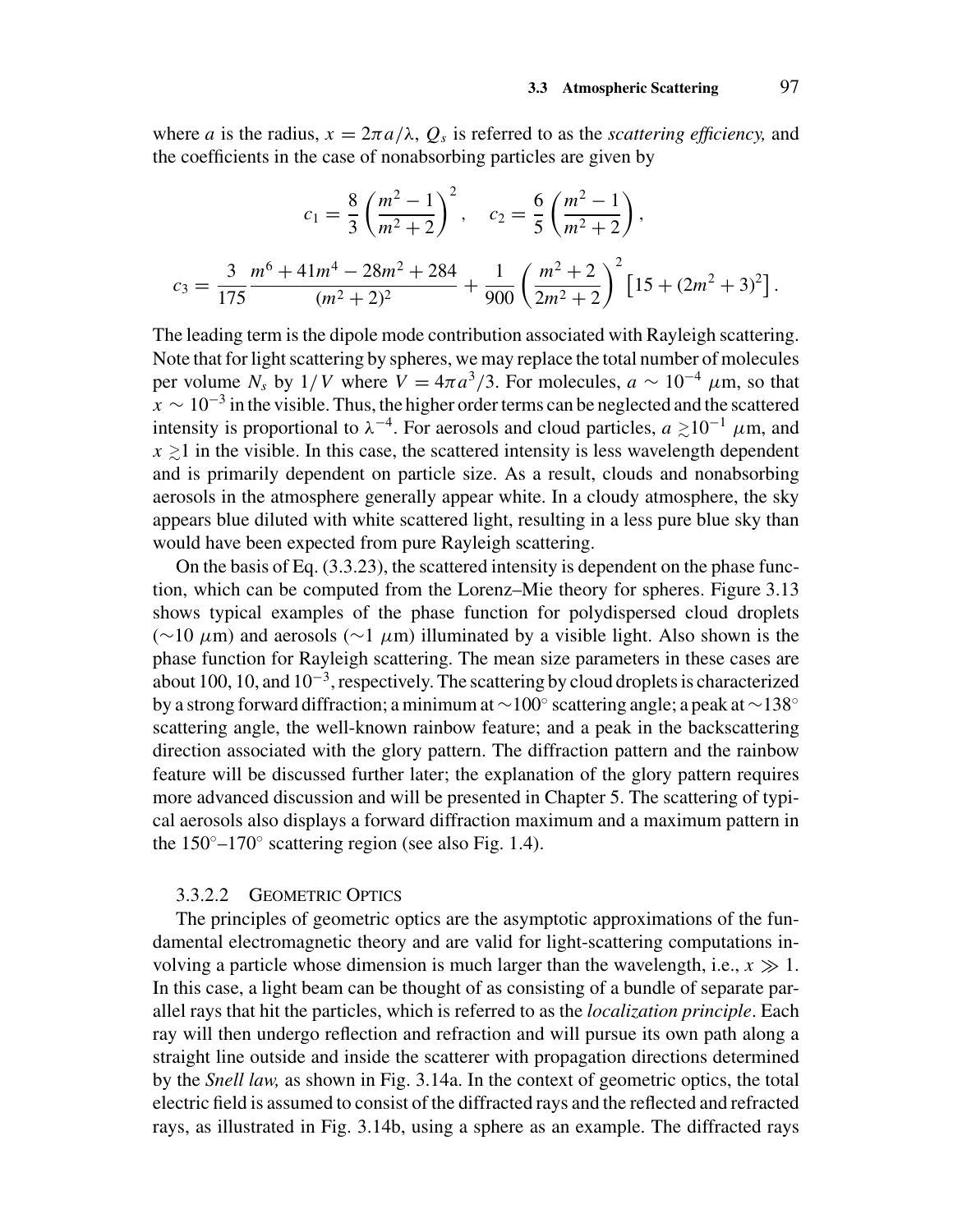

**Figure 3.13** Normalized phase functions for cloud droplets ( $\sim$ 10  $\mu$ m), aerosols ( $\sim$ 1  $\mu$ m), and molecules (∼10−<sup>4</sup> *<sup>µ</sup>*m) illuminated by a visible wavelength of 0.5 *<sup>µ</sup>*m, computed from the Lorenz–Mie theory.

pass around the scatterer. The rays impinging on the scatterer undergo local reflection and refraction, referred to as *Fresnelian interaction*. The energy that is carried by the diffracted and the Fresnelian rays is assumed to be the same as the energy that is intercepted by the particle cross section projected along the incident direction.

In reference to Fig. 3.14a, let  $v_1$  and  $v_2$  be the velocities of propagation of plane waves in the two media such that  $v_1 > v_2$ . Also, let  $\theta_i$  and  $\theta_t$  be the angles corresponding to the incident and refracted waves. Thus, we have

$$
\sin \theta_i / \sin \theta_t = v_1 / v_2 = m, \qquad (3.3.25)
$$

where *m* is the index of refraction for the second medium with respect to the first.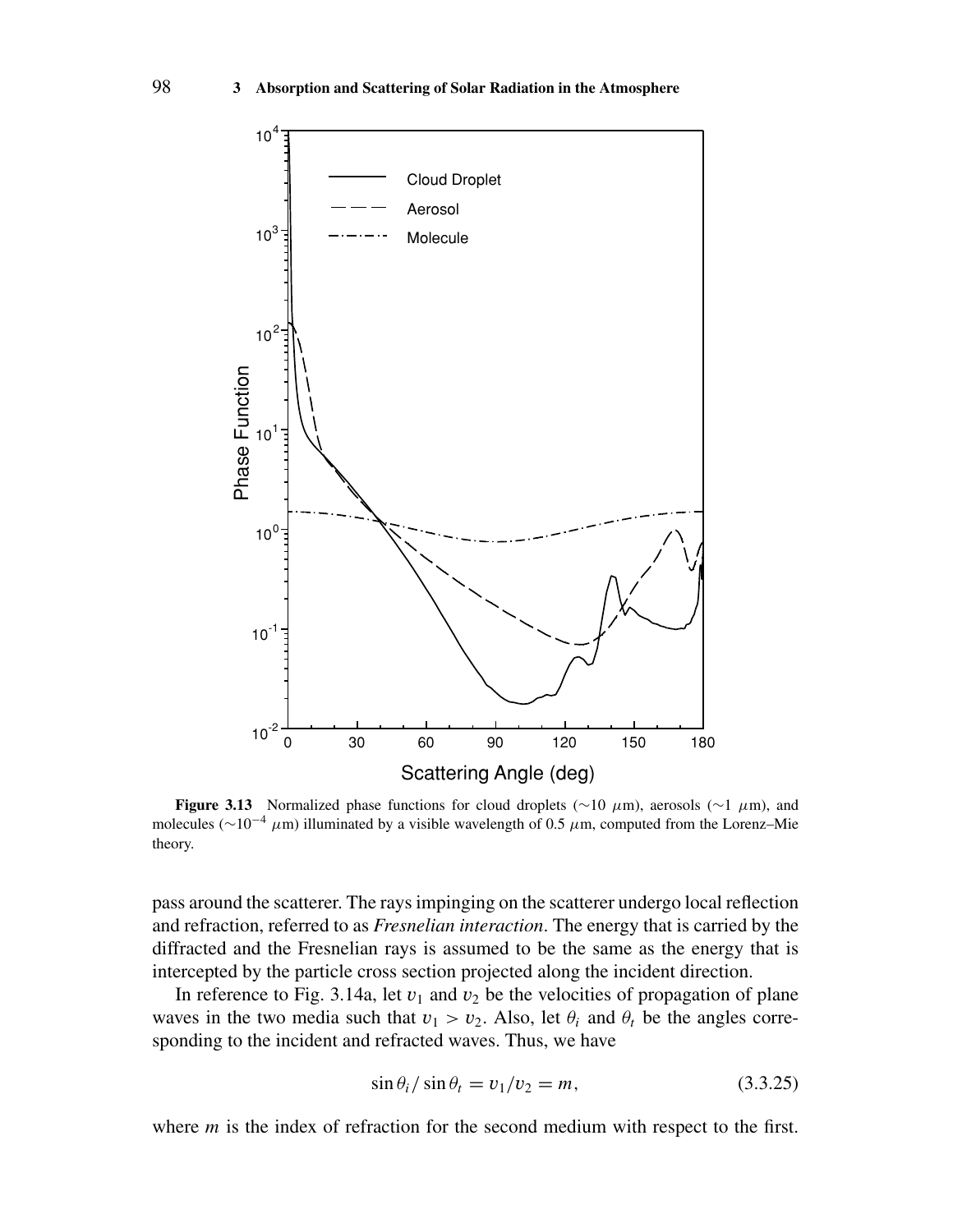

**Figure 3.14** (a) Reflection and refraction of a plane wave from air to water/ice surface. (b) Representation of light rays scattered by a sphere based on the geometric optics principle: 0, exterior diffraction; 1, external reflection; 2, two refractions; 3, one internal reflection; and 4, two internal reflections.

For the purpose of this discussion, we shall assume that there is no absorption in the medium. This is the *Snell law* relating the incident and refracted angles through the index of refraction. Exercises 3.12 and 3.13 require the derivation of the minimum deviations of light rays that produce *rainbows* from spherical water droplets and *halos* from hexagonal ice crystals. Moreover, white sunlight is decomposed into component colors after the rays undergo geometric reflection and refraction through water droplets and ice crystals.

The diffraction component in geometric optics can be determined from *Babinet's principle*. This principle states that the diffraction pattern in the far field, referred to as *Fraunhofer diffraction,* from a circular aperture is the same as that from an opaque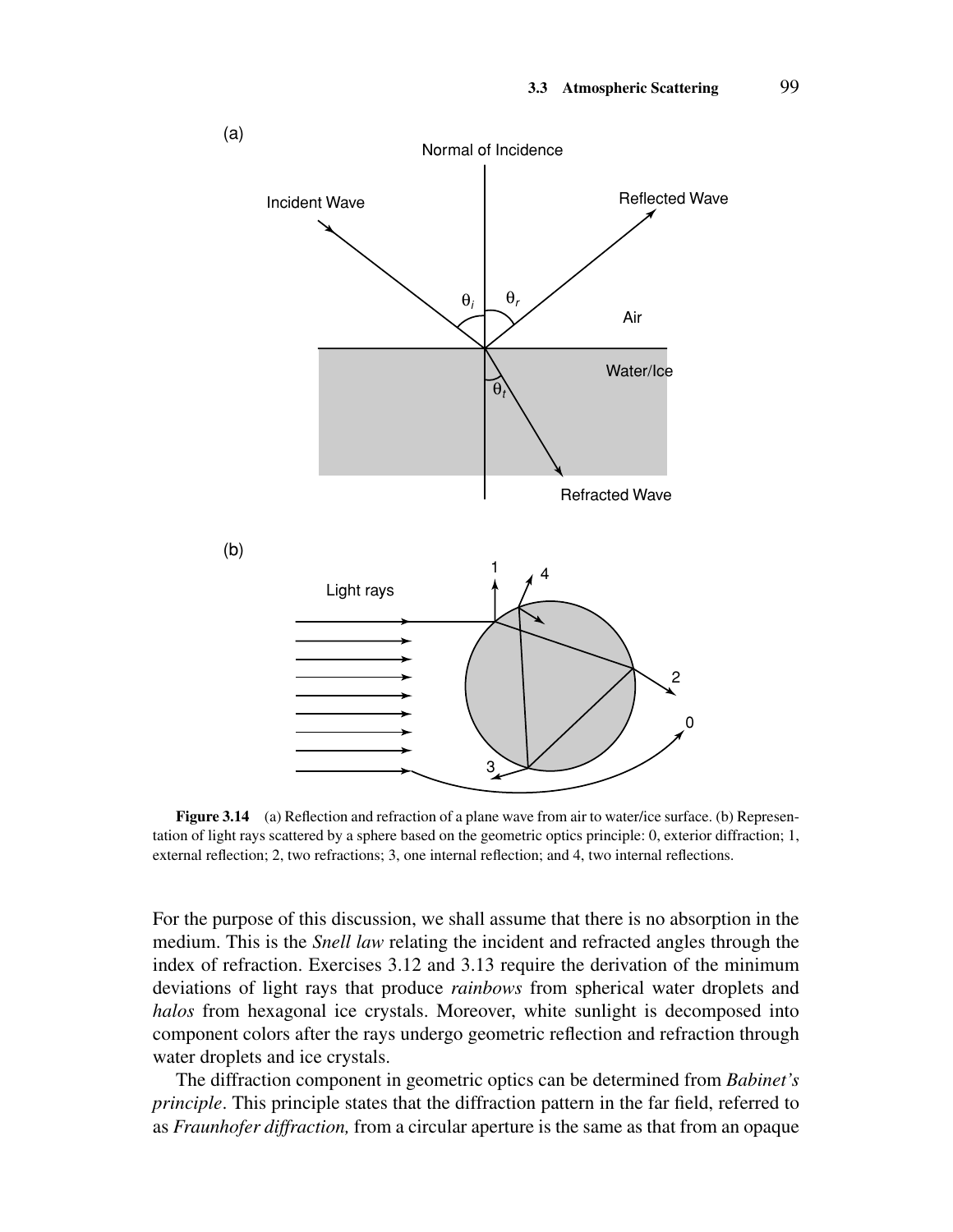disk or sphere of the same radius. Based on this principle and geometric consideration, the scattered intensity is proportional to

$$
I_p = \frac{x^4}{4} \left[ \frac{2J_1(x\sin\Theta)}{x\sin\Theta} \right]^2,
$$
 (3.3.26)

where  $J_1$  is the first-order *Bessel function* and  $\Theta$  is the scattering angle. Exercise 3.14 requires the calculation of maxima and minima of the diffraction pattern that can be used to explain an optical phenomenon known as the *corona*.

One final note is in order here. If a particle of any shape is much larger than the incident wavelength, the total energy removed is based on geometric reflection and refraction, giving an effective cross-section area equal to the geometric area *A*. In addition, according to Babinet's principle, diffraction takes place through a hole in this area, giving a cross-section area also equal to *A*. The total removal of incident energy is therefore twice the geometric area. Thus, the extinction cross section is given by

$$
\sigma_e = 2A, \text{ or } Q_e = \sigma_e/A = 2,
$$
\n(3.3.27)

where *Qe* is called the *extinction efficiency*. This is referred to as the *optical theorem of extinction*. If a particle is nonabsorbing, then we have  $Q_e = Q_s$ , where the extinction and scattering efficiencies are the same.

### 3.3.2.3 ANOMALOUS DIFFRACTION THEORY

Consider large optically soft particles such that  $x \gg 1$  and  $|m-1| \ll 1$ . The second condition implies that rays are negligibly deviated as they cross the soft particle boundary and are negligibly reflected because the refractive indices inside and outside the particle are similar. In this case, the extinction is largely caused by absorption of the light beam passing through the particle, as well as by the interference of light passing through the particle and passing around the particle. This is the physical foundation for the anomalous diffraction theory originally developed by van de Hulst (1957). In reference to Fig. 3.15, let the plane wave be incident on a spherical particle with a radius *a* and a refractive index  $m \to 1$ . The wave front on the forward side of the particle can be divided into two types: one within the geometric shadow area denoted by  $A = \pi a^2$ , and one outside this area denoted by *B*. The incident rays can undergo diffraction and pass around the particle. The rays can also hit the particle and undergo reflection and refraction. Since  $m \to 1$ , we may assume that the rays enter into the particle and pass through it, as illustrated in Fig. 3.15. However, these rays will have phase lags due to the presence of the particle. The phase lag for the ray indicated in the figure is  $2a sin α(m - 1) \cdot 2π/λ$ . If we define the phase shift parameter

$$
\rho = 2x(m - 1),\tag{3.3.28}
$$

the phase lag can then be expressed by  $\rho \sin \alpha$ .

Consider a screen that collects the field. The resultant wave on the screen is the sum of the incident and scattered fields. If the incident field is assumed to be unity,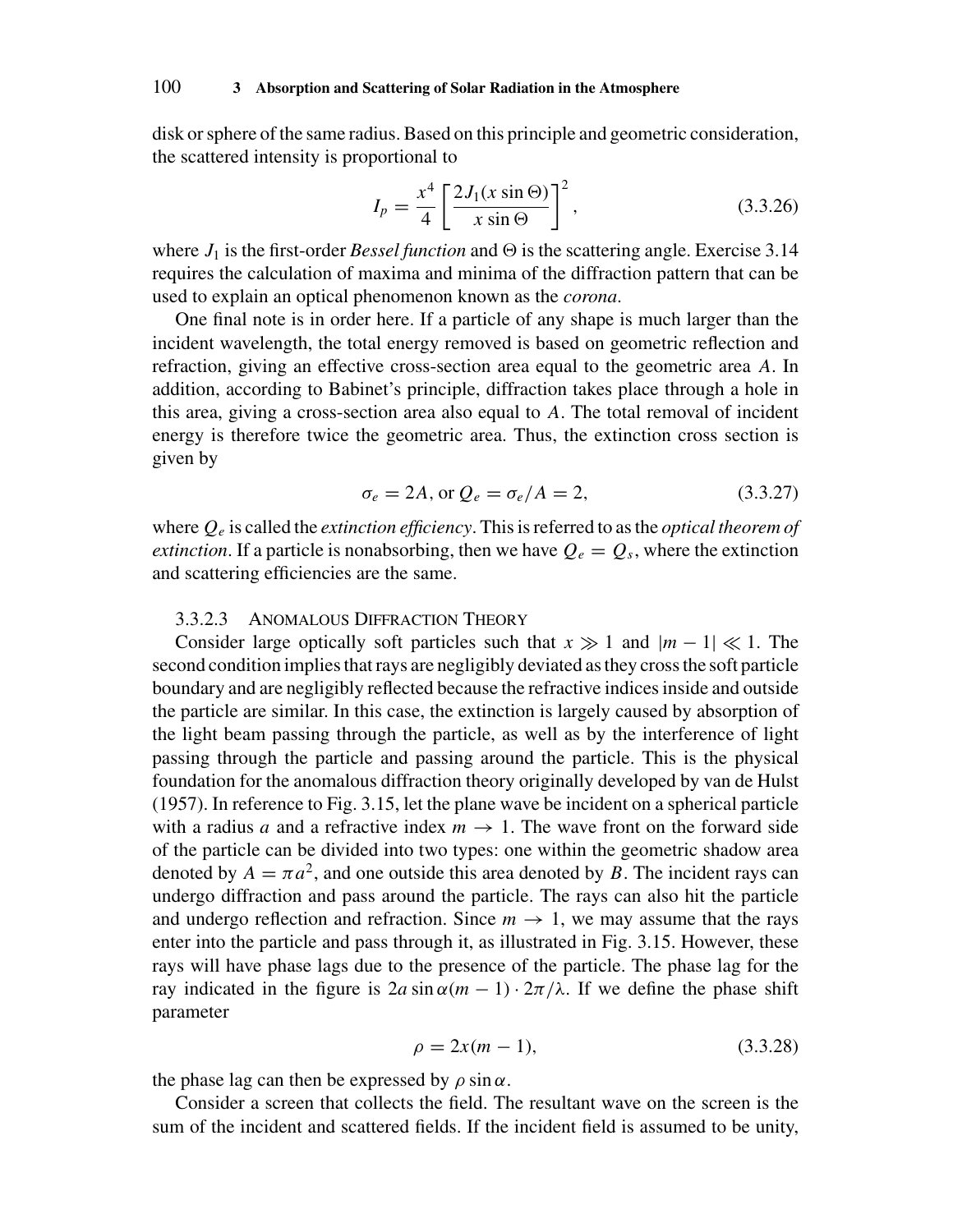

**Figure 3.15** Geometry of anomalous diffraction through a sphere with a radius *a* and an index of refraction  $m \to 1$ .  $\pi a^2$  denotes the geometric cross-section area of the sphere and *dA* denotes the differential cross-section area.

then in the forward direction ( $\Theta = 0$ ), the change in the electric field is proportional to

$$
A = \int \int \left(1 - e^{-i\rho \sin \alpha} \right) dx \, dy. \tag{3.3.29a}
$$

The differential area can be replaced by an area in the polar coordinate such that  $dx dy = a \cos \alpha d(a \cos \alpha) d\phi$ . Thus, we have

$$
A = \int_0^{2\pi} \int_0^{\pi/2} (1 - e^{-i\rho \sin \alpha}) a^2 \sin \alpha \, d \sin \alpha \, d\phi = 2\pi a^2 K(i\rho), \tag{3.3.29b}
$$

where

$$
K(i\rho) = \frac{1}{2} + \frac{e^{-i\rho}}{i\rho} + \frac{e^{-i\rho} - 1}{(i\rho)^2}.
$$
 (3.3.30)

The extinction cross section  $\sigma_e$  is proportional to the differential change in the scattered intensity *I*. Since  $I \sim |E|^2$ , as shown in Eq. (3.3.6),  $dI \sim 2d|E|$ . Thus, we have  $\sigma_e = 2\text{Re}(A)$ . It follows that the extinction efficiency is given by

$$
Q_e = \sigma_e / \pi a^2 = 4\text{Re}[K(i\rho)] = 2 - \frac{4}{\rho}\sin \rho + \frac{4}{\rho^2}(1 - \cos \rho),\tag{3.3.31}
$$

where Re denotes the real part of the function. Exercise 3.15 requires calculations of *Qe*.

We may also determine the absorption efficiency by the following procedure. The ray path as shown in Fig. 3.15 is  $l = 2a \sin \alpha$ . The absorption coefficient  $k_i = m_i 2\pi/\lambda$ ,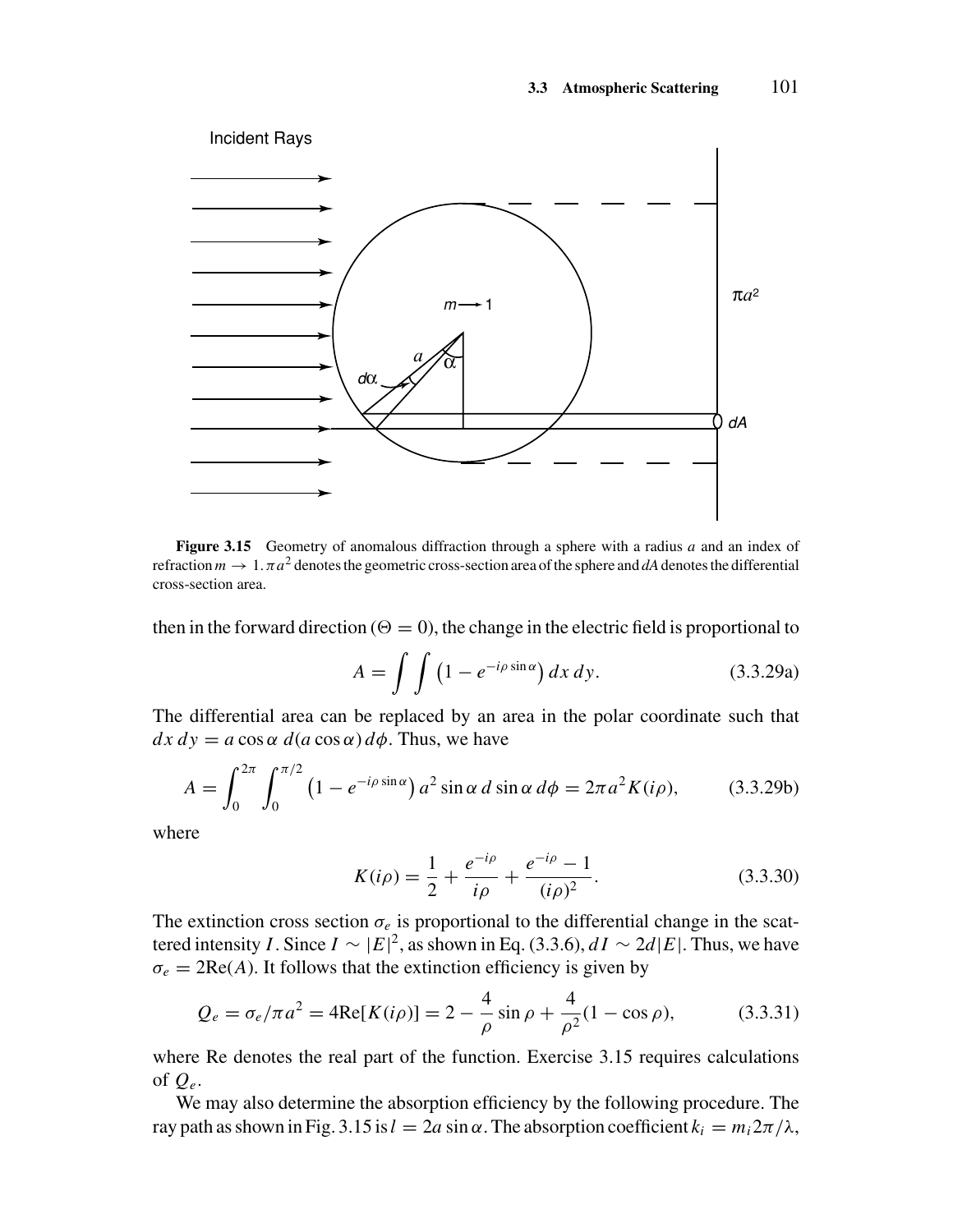where  $m_i$  is the imaginary part of the refractive index. Thus, the absorption path length associated with the electric field is  $lk_i$ . The attenuation of the intensity of the ray is then  $exp(-2lk_i)$  and the absorption cross section for all possible rays is

$$
\sigma_a = \int \int \left(1 - e^{-2lk_i}\right) dx \, dy. \tag{3.3.32}
$$

Following the procedure just illustrated, the absorption efficiency is given by

$$
Q_a = \sigma_a / \pi a^2 = 1 + \frac{2}{b} e^{-b} + \frac{2}{b^2} (e^{-b} - 1),
$$
 (3.3.33)

where  $b = 4xm_i$  and  $x = 2\pi a/\lambda$ . The approximation based on the anomalous diffraction theory (ADT) is useful for the calculation of the extinction and absorption coefficients when  $m \to 1$ . It can also be applied to nonspherical particles such as spheroids and hexagons. Since refractions and reflections of rays are neglected in this approximation, its accuracy must be examined carefully when applied to the scattering of ice crystals ( $m \sim 1.31$ ) and aerosols ( $m \sim 1.5$ ). Finally, it should be noted that the ADT approximation cannot produce the phase function pattern.

# **3.4 Multiple Scattering and Absorption in Planetary Atmospheres**

## 3.4.1 Fundamentals of Radiative Transfer

In Section 1.1.4, we pointed out that scattering is often coupled with absorption. In the following we formulate the fundamental equation governing the transfer of diffuse solar radiation in plane-parallel atmospheres. The term *diffuse* is associated with multiple scattering processes and is differentiated from *direct*solar radiation. In reference to Fig. 3.16 and considering a differential thickness  $\Delta z$ , the differential change of diffuse intensity emergent from below the layer is due to the following processes: (1) reduction from the extinction attenuation; (2) increase from the single scattering of the unscattered direct solar flux from the direction ( $-\mu_0$ ,  $\phi_0$ ) to ( $\mu$ ,  $\phi$ ); (3) increase from multiple scattering of the diffuse intensity from directions  $(\mu', \phi')$  to  $(\mu, \phi)$ ; and (4) increase from emission within the layer in the direction  $(\mu, \phi)$ . Consider a small volume containing a spectrum of molecules and/or particulates and denote the extinction, scattering, and absorption coefficients (in units of per length) as  $\beta_e$ ,  $\beta_s$ , and  $\beta_a$ , respectively, defined by

$$
\beta_{e,s,a} = \int_{\Delta z} \sigma_{e,s,a}(z) n(z) \, dz / \Delta z,\tag{3.4.1}
$$

where the symbol  $\sigma$  denotes the cross section and *n* is the number density. Moreover, let the phase function corresponding to a volume of particulates be *P*. Thus, *P*( $\mu$ ,  $\phi$ ;  $\mu'$ ,  $\phi'$ ) denotes the redirection of the incoming intensity defined by ( $\mu'$ ,  $\phi'$ ) to the outgoing intensity defined by  $(\mu, \phi)$ . Also note that the differential length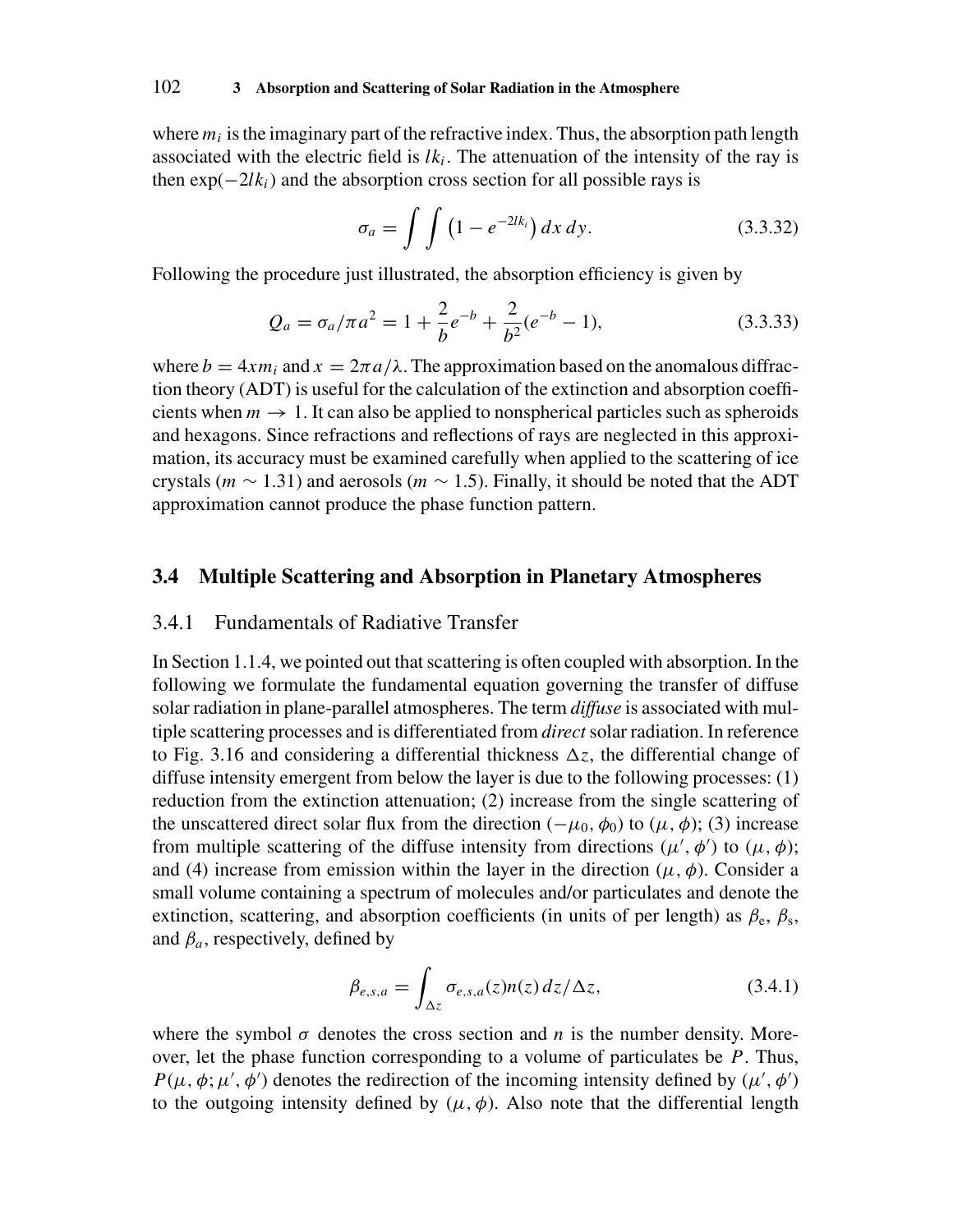

**Figure 3.16** Transfer of diffuse solar intensity from below in plane-parallel layers: (1) attenuation by extinction; (2) single scattering of the unscattered solar flux; (3) multiple scattering; and (4) emission from the layer. All the radiative parameters are defined with reference to a small volume containing a spectrum of molecules and/or particulates. The notations are defined in the text.

 $\Delta s = \Delta z/\mu$ . Based on the preceding definitions, we may write (neglecting the wavelength index)

$$
\frac{\Delta I(z; \mu, \phi)}{\Delta z / \mu} = -\beta_e I(z; \mu, \phi) + \beta_s F_{\odot} e^{-\tau/\mu} \cdot P(\mu, \phi; -\mu_0, \phi_0) / 4\pi \n+ \beta_s \int_0^{2\pi} \int_{-1}^1 I(z, \mu', \phi') \cdot P(\mu, \phi; \mu', \phi') / 4\pi d\mu' d\phi' + \beta_a B[T(z)].
$$
\n(3.4.2)

All the terms are self-explanatory. However, it is noted that integration of the multiple scattering term is performed for diffuse intensity over the  $4\pi$  solid angle and that radiative equilibrium is assumed such that emission is equal to absorption based on Kirchhoff's and Planck's laws (Section 1.2).

Further, we may define the single-scattering albedo as the ratio of the scattering coefficient to the extinction coefficient in the form

$$
\tilde{\omega} = \frac{\beta_s}{\beta_e} \quad \text{or} \quad 1 - \tilde{\omega} = \frac{\beta_a}{\beta_e}.\tag{3.4.3}
$$

The optical depth is defined by

$$
\tau = \int_{z}^{\infty} \beta_e \, dz'.
$$
\n(3.4.4)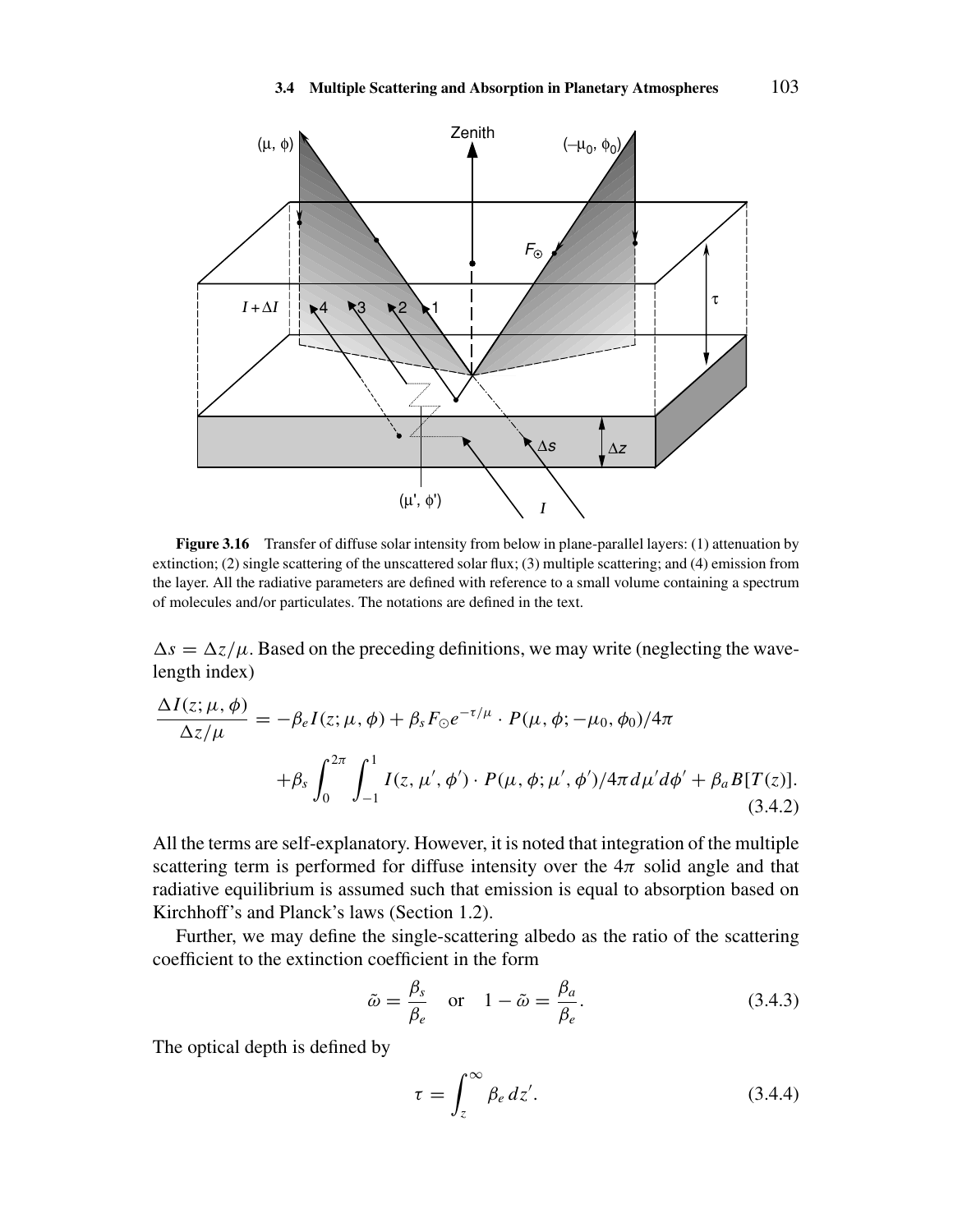Using the optical depth, Eq. (3.4.2) can be rewritten as follows:

$$
\mu \frac{dI(\tau; \mu, \phi)}{d\tau} = I(\tau; \mu, \phi) - J(\tau; \mu, \phi), \tag{3.4.5}
$$

where the source function is given by [see also Eq.  $(1.4.22)$ ]

$$
J(\tau; \mu, \phi) = \frac{\tilde{\omega}}{4\pi} \int_0^{2\pi} \int_{-1}^1 I(\tau; \mu', \phi') P(\mu, \phi; \mu', \phi') d\mu' d\phi'
$$
  
+ 
$$
\frac{\tilde{\omega}}{4\pi} F_{\odot} P(\mu, \phi; -\mu_0, \phi_0) e^{-\tau/\mu_0} + (1 - \tilde{\omega}) B[T(\tau)]. \quad (3.4.6)
$$

The fundamental parameters that drive the transfer of diffuse intensity are the extinction coefficient (or the optical depth), the single-scattering albedo, and the phase function. It suffices to assume that these parameters are independent of  $\tau$  (or  $\zeta$ ) in the present discussion. Interested readers should refer to Chapter 6 for an in-depth explanation of radiative transfer processes. For discussion of solar radiative transfer, the flux emitted from the earth and the atmosphere with an equilibrium temperature of ∼255 K is negligible in comparison to that emitted from the sun for λ ≤ 3.5 *µ*m. For some solar radiative transfer problems, we may then omit the last term in the source function.

The phase function represents the angular distribution of the scattered energy as a function of the scattering angle and has been presented for molecules, aerosols, and cloud particles in Fig. 3.13. From spherical geometry, the scattering angle is related to the incoming and outgoing directions in the form

$$
\cos \Theta = \mu \mu' + (1 - \mu^2)^{1/2} (1 - \mu'^2)^{1/2} \cos (\phi' - \phi). \tag{3.4.7}
$$

We may express the phase function in terms of a known mathematical function for the purpose of solving Eq. (3.4.5), the first-order differential integral equation. The Legendre polynomials (Appendix E), by virtue of their unique mathematical properties, have been used extensively in the analysis of radiative transfer problems. In terms of Legendre polynomials  $P_{\ell}$ , the phase function may be written in the form

$$
P(\cos \Theta) = \sum_{\ell=0}^{N} \tilde{\omega}_{\ell} P_{\ell}(\cos \Theta), \qquad (3.4.8)
$$

where the expansion coefficient, based on the orthogonal property, is given by

$$
\tilde{\omega}_{\ell} = \frac{2\ell+1}{2} \int_{-1}^{1} P(\cos \Theta) P_{\ell}(\cos \Theta) d\cos \Theta, \quad \ell = 0, 1, \ldots, N. \quad (3.4.9a)
$$

When  $\ell = 0$ ,  $\tilde{\omega}_0 = 1$ , representing the normalization of the phase function denoted in Eq. (3.3.10). When  $\ell = 1$ , we have

$$
g = \frac{\tilde{\omega}_1}{3} = \frac{1}{2} \int_{-1}^{1} P(\cos \Theta) \cos \Theta d \cos \Theta.
$$
 (3.4.9b)

This term is referred to as the *asymmetry factor,* which is the first moment of the phase function and an important parameter in radiative transfer. For isotropic scattering, *g* is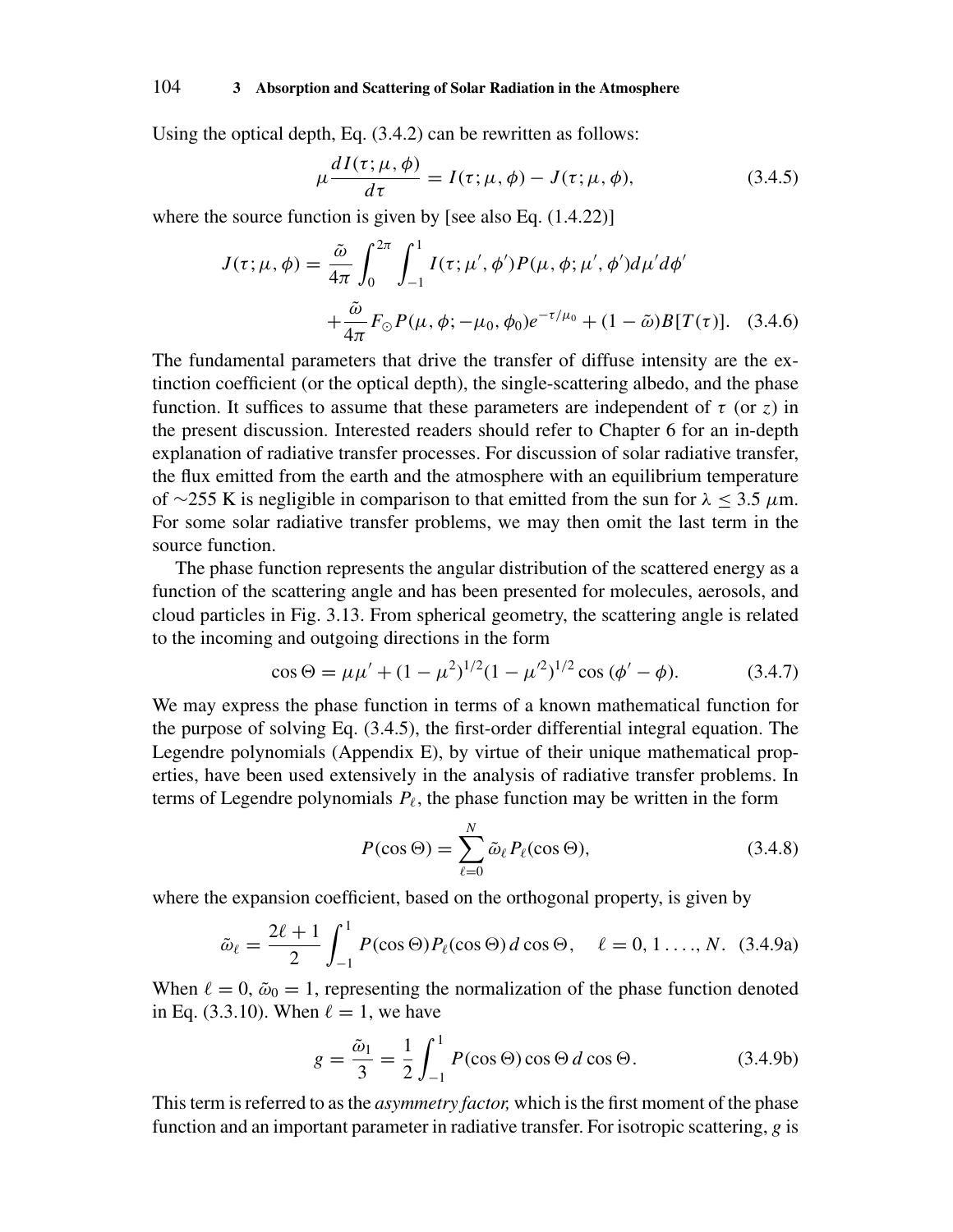zero, as it is for Rayleigh scattering (Exercise 3.16). The asymmetry factor increases as the diffraction peak of the phase function sharpens and can be negative if the phase function peaks in backward directions (90–180°). For Lorenz–Mie type particles, whose phase function has a generally sharp peak at the  $0°$  scattering angle (Fig. 3.13), the asymmetry factor denotes the relative strength of forward scattering.

# 3.4.2 Approximations of Radiative Transfer

We shall present two useful approximations: one for remote sensing applications, and the other for radiation parameterization for use in climate studies.

### 3.4.2.1 SINGLE-SCATTERING APPROXIMATION

In a domain where the optical depth is small (e.g.,  $\tau < 0.1$ ), a large portion of scattering events is dominated by single scattering of the direct solar beam. This occurs in optically thin cirrus and aerosol atmospheres. In this case, the most important term in the source function is

$$
J(\tau; \mu, \phi) \cong \frac{\tilde{\omega}}{4\pi} F_{\odot} P(\mu, \phi; -\mu_0, \phi_0) e^{-\tau/\mu_0}.
$$
 (3.4.10)

Consider a black surface such that the reflected upward intensity  $I(\tau_*, \mu, \phi) = 0$ , where  $\tau_*$  is the total atmospheric optical depth. From Eq. (1.4.23), the upward intensity at the top of the atmosphere is

$$
I(0; \mu, \phi) = \int_0^{\tau_*} J(\tau'; \mu, \phi) e^{-\tau'/\mu} \frac{d\tau'}{\mu}
$$
  
=  $\frac{\mu_0 F_\odot}{\pi} \frac{\tilde{\omega}}{4(\mu + \mu_0)} P(\mu, \phi; -\mu_0, \phi_0) \left\{ 1 - \exp \left[ -\tau_* \left( \frac{1}{\mu} + \frac{1}{\mu_0} \right) \right] \right\}.$  (3.4.11a)

Moreover, for a small  $\tau_*$ , we have

$$
R(\mu, \phi; \mu_0, \phi_0) = \frac{\pi I(0; \mu, \phi)}{\mu_0 F_{\odot}} = \tau_* \frac{\tilde{\omega}}{4\mu \mu_0} P(\mu, \phi; -\mu_0, \phi_0). \quad (3.4.11b)
$$

The term *R* is a nondimensional quantity, referred to as the *bidirectional reflectance*. This equation establishes the foundation for the retrieval of the optical depth of aerosols from satellites. It is clear that under the condition of optically thin atmosphere, the optical depth is directly proportional to the bidirectional reflectance that can be determined from satellite radiometric measurements, but is inversely proportional to the phase function. The latter dependence becomes an important issue in satellite remote sensing using reflected sunlight, a subject that will be discussed further in Section 7.3.1.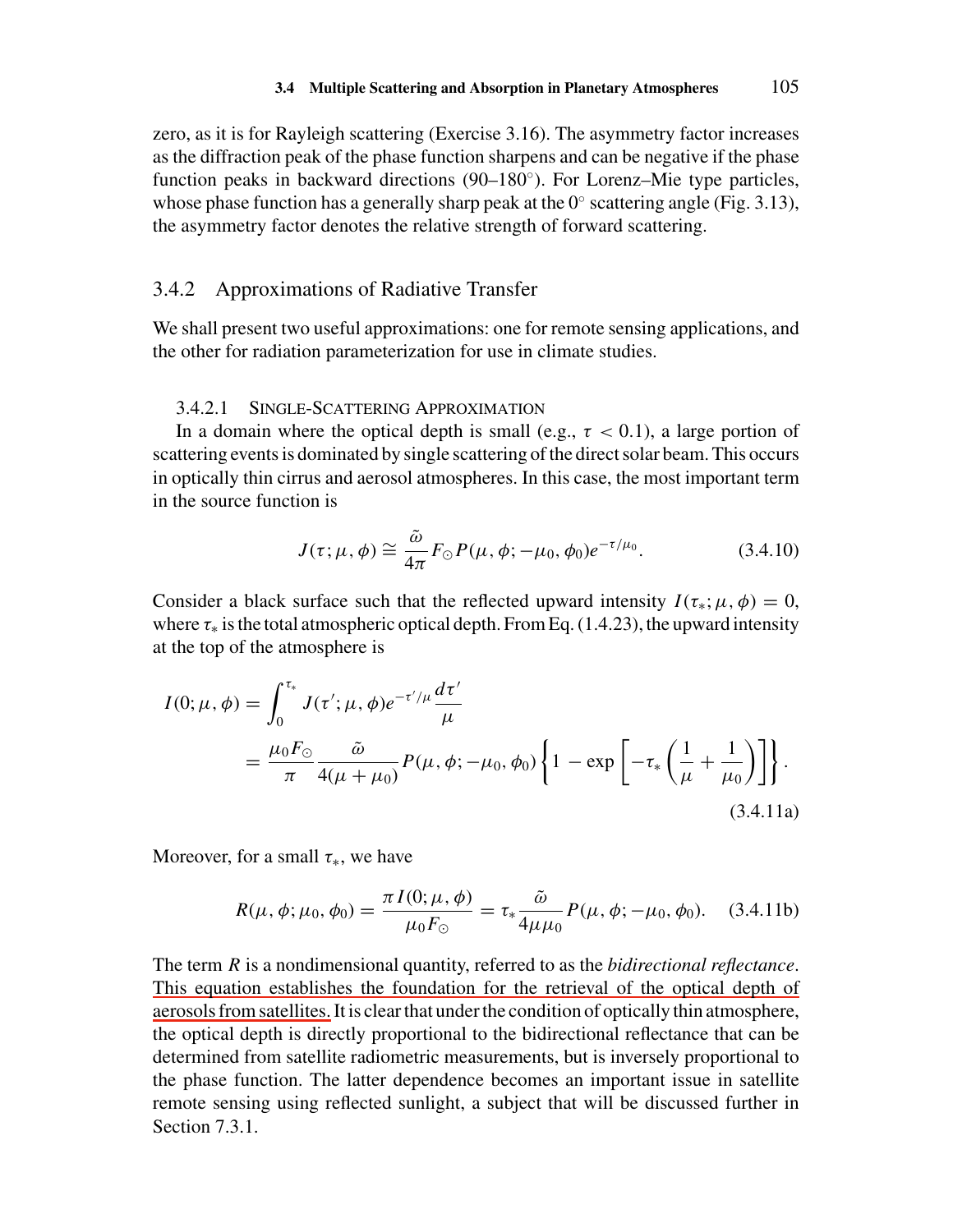#### 3.4.2.2 DIFFUSION APPROXIMATION

Consider a diffusion domain where the directional dependence of multiple scattering events is largely lost. In this case, it is appropriate to consider the transfer of hemispheric upward and downward flux densities defined by [see also Eq. (1.1.9)]

$$
F^{\uparrow\downarrow}(\tau) = \int_0^{2\pi} \int_0^{\pm 1} I(\tau; \mu, \phi) \mu \, d\mu \, d\phi, \tag{3.4.12}
$$

where the notations  $\uparrow$  and  $\downarrow$  correspond to  $+$  and  $-$ , respectively. We may formulate the transfer problem based on the physical reasoning that the differential changes of the upward and downward flux densities must be related to these fluxes as well as to the direct downward flux from the sun. Thus, we write,

$$
\frac{dF^{\uparrow}}{d\tau} = \gamma_1 F^{\uparrow} - \gamma_2 F^{\downarrow} - \gamma_3 \,\tilde{\omega} F_{\odot} e^{-\tau/\mu_0},\tag{3.4.13a}
$$

$$
\frac{dF^{\downarrow}}{d\tau} = \gamma_2 F^{\uparrow} - \gamma_1 F^{\downarrow} + (1 - \gamma_3) \tilde{\omega} F_{\odot} e^{-\tau/\mu_0}, \qquad (3.4.13b)
$$

where  $\gamma_1$ ,  $\gamma_2$ , and  $\gamma_3$  are appropriate weighting coefficients related to multiple scattering events. The two flux equations were first formulated by Schuster (1905), although in a slightly different format. These equations can be derived from the well-known two-stream and Eddington approximations in which the three coefficients can be determined (see Chapter 6). Solutions for the upward and downward fluxes can be derived by setting  $F_{\text{dif}} = F^{\downarrow} - F^{\uparrow}$ , and  $F_{\text{sum}} = F^{\downarrow} + F^{\uparrow}$ . In this manner we can show that (Exercises 3.17 and 3.18)

$$
\frac{d^2 F_{\text{dif}}}{d\tau^2} = k^2 F_{\text{dif}} + \chi e^{-\tau/\mu_0},\tag{3.4.14}
$$

where  $k^2 = \gamma_1^2 - \gamma_2^2$  are the eigenvalues and  $\chi$  is a certain coefficient. Equation (3.4.14) is referred to as the *diffusion equation for radiative transfer*. The general solution for this second-order nonhomogeneous differential equation is given by

$$
F_{\text{dif}} = c_1 e^{-k\tau} + c_2 e^{+k\tau} + \chi (1/\mu_0^2 - k^2) e^{-\tau/\mu_0},\tag{3.4.15}
$$

where  $c_{1,2}$  are certain coefficients. Likewise, we can also derive a solution for  $F_{\text{sum}}$ which, together with  $F_{\text{dif}}$ , can be used to determine the analytic solutions for upward and downward flux densities. Interested readers should consult Section 6.5.2 for an advanced discussion of this topic.

Many general circulation and climate models utilize the two-stream or Eddington's approximation in the parameterization of radiative transfer because analytic solutions can be derived to achieve efficient computation that is critical for model simulations. In the following, the subject of atmospheric absorption in multiple scattering atmospheres that leads to the production of solar heating rates is further discussed.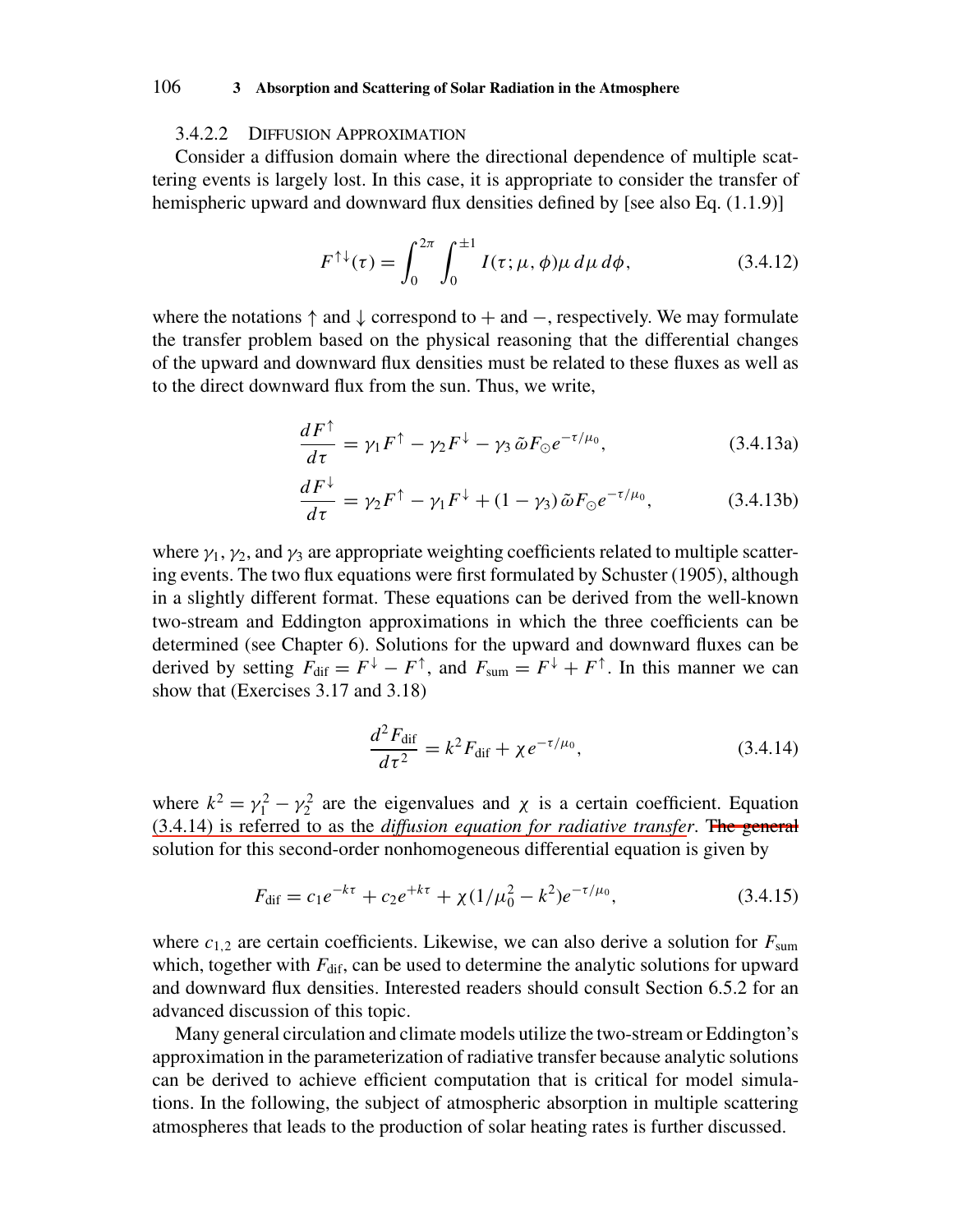### **3.5 Atmospheric Solar Heating Rates**

The absorption of solar radiation by various gases is important because of its generation of heating in the atmosphere, which is also affected by multiple scattering processes. Consider a plane-parallel absorbing and scattering atmosphere illuminated by the solar spectral irradiance  $F_{\odot}$  so that the downward flux density normal to the top of the atmosphere is given by  $\mu_0 F_{\odot}$ . Let the differential thickness within the atmosphere be  $\Delta z$ , and let the spectral downward and upward flux densities centered at wavelength  $\lambda$  be denoted by  $F^{\downarrow}$  and  $F^{\uparrow}$ , respectively. We have omitted the wavelength dependence for simplicity of presentation. The net flux density (downward) at a given height *z* is then defined by

$$
F(z) = F^{\downarrow}(z) - F^{\uparrow}(z). \tag{3.5.1a}
$$

In reference to Fig. 3.17, because of absorption, the net flux density decreases from the upper levels to the progressively lower levels. The loss of net flux density, i.e., the



**Figure 3.17** Divergence of the net flux density in *z*, *p*, and *u* coordinates. All the notations are defined in the text.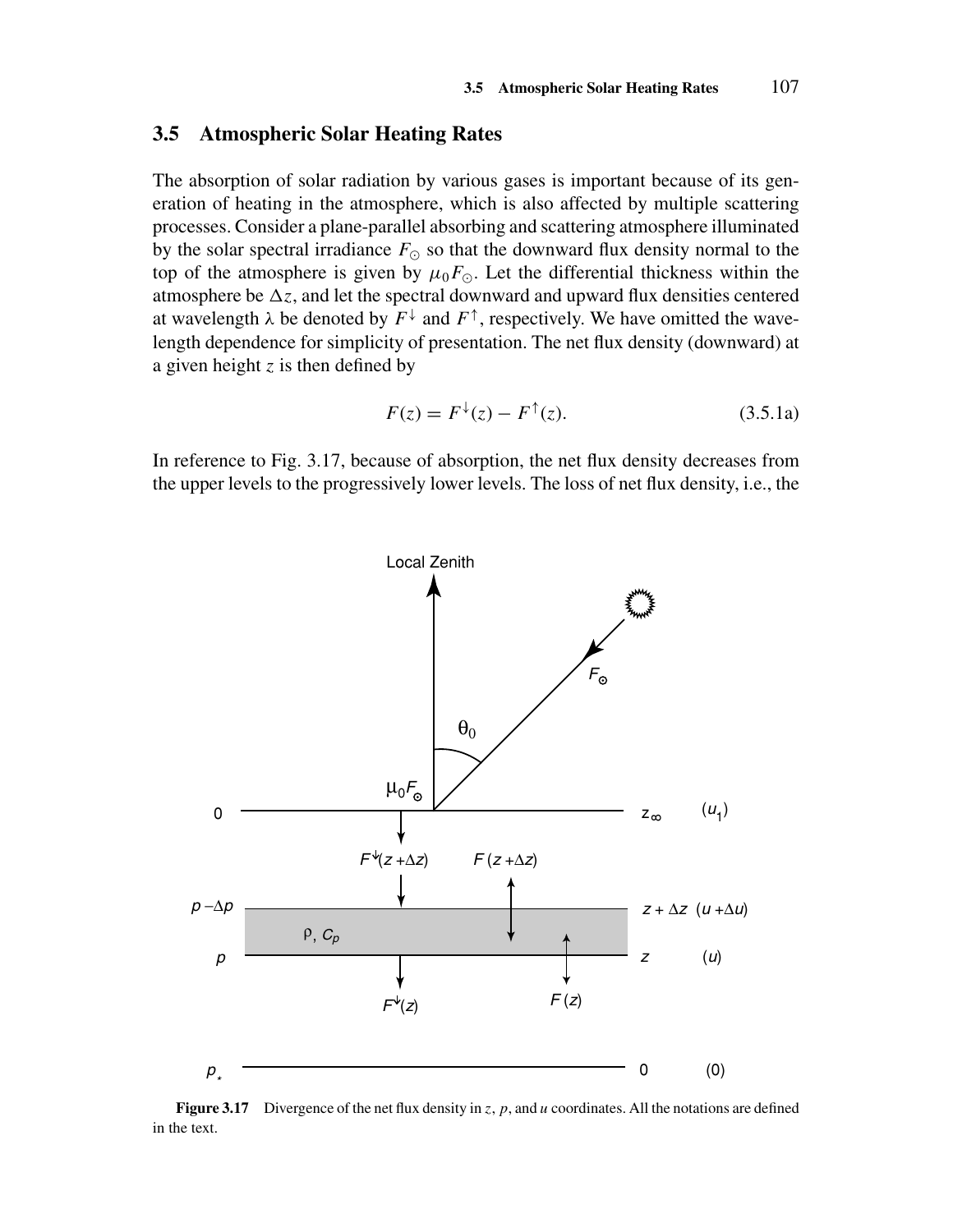net flux density divergence for the differential layer is, therefore,

$$
\Delta F(z) = F(z) - F(z + \Delta z). \tag{3.5.1b}
$$

On the basis of the energy conservation principle, the absorbed radiant energy must be used to heat the layer. Thus, the heating experienced by a layer of air due to radiation transfer may be expressed in terms of the rate of temperature change. It is conventionally given by

$$
\Delta F(z) = -\rho C_p \Delta z \frac{\partial T}{\partial t},\qquad(3.5.2)
$$

where  $\rho$  is the air density in the layer,  $C_p$  is the specific heat at constant pressure, and *t* is the time. The heating rate for a differential layer  $\Delta z$  is, therefore,

$$
\frac{\partial T}{\partial t} = -\frac{1}{\rho C_p} \frac{\Delta F(z)}{\Delta z} = \frac{g}{C_p} \frac{\Delta F(p)}{\Delta p} = -\frac{q}{C_p} \frac{\Delta F(u)}{\Delta u},\tag{3.5.3}
$$

where we have also expressed the heating rate in terms of pressure and path-length coordinates using the hydrostatic equation  $dp = -\rho g dz$ , and the definition of path length for a specific gas where  $q$  is the mixing ratio,  $g$  is the gravitational acceleration, and  $g/C_p$  is the well-known dry adiabatic lapse rate. If we divide the solar spectrum into *N* intervals and carry out the heating rate calculations for each spectral interval *i,* then the total heating rate due to solar radiation may be written in the form

$$
\left(\frac{\partial T}{\partial t}\right)_s = \sum_{i=1}^N \left(\frac{\partial T}{\partial t}\right)_i.
$$
\n(3.5.4)

Computation of the solar flux and heating rate in the atmosphere covering the entire solar spectrum is quite involved. In a clear atmosphere, we must include both absorption by various absorbing gases, chiefly  $H_2O$ ,  $O_3$ ,  $O_2$ , and  $CO_2$ , and scattering by molecules and aerosols, as well as reflection from the surface. The solar spectrum must be divided into a number of suitably grouped subspectral intervals in which a monochromatic radiative transfer program, such as the adding or discrete-ordinates method for inhomogeneous atmospheres discussed in Chapter 6, can be employed for the calculation of spectral fluxes and heating rates. The single-scattering properties of each subdivided interval for input into the radiative transfer model must include simultaneous contributions from the scattering and absorption of aerosols (and cloud particles), Rayleigh scattering, and gaseous absorption. For efficient spectral integration, we may employ the correlated *k*-distribution method introduced in Section 4.3.

In Fig. 3.18, we show typical solar heating rates and net flux profiles as functions of the cosine of the solar zenith angle  $\mu_0$  using the standard atmospheric profiles for  $H<sub>2</sub>O$ ,  $O<sub>3</sub>$ , and other trace gases (see Fig. 3.2), along with a surface albedo of 0.1, as inputs of a radiative transfer model. The instantaneous solar heating rate profile is divided into two different levels to highlight the contributions from  $H_2O$  and  $O_3$ . The solar heating rate decreases as  $\mu_0$  decreases because the incoming solar irradiance available to the atmosphere is directly proportional to  $\mu_0$ . Below about 10 km, the solar heating rate is primarily produced by water vapor with the heating rate ranging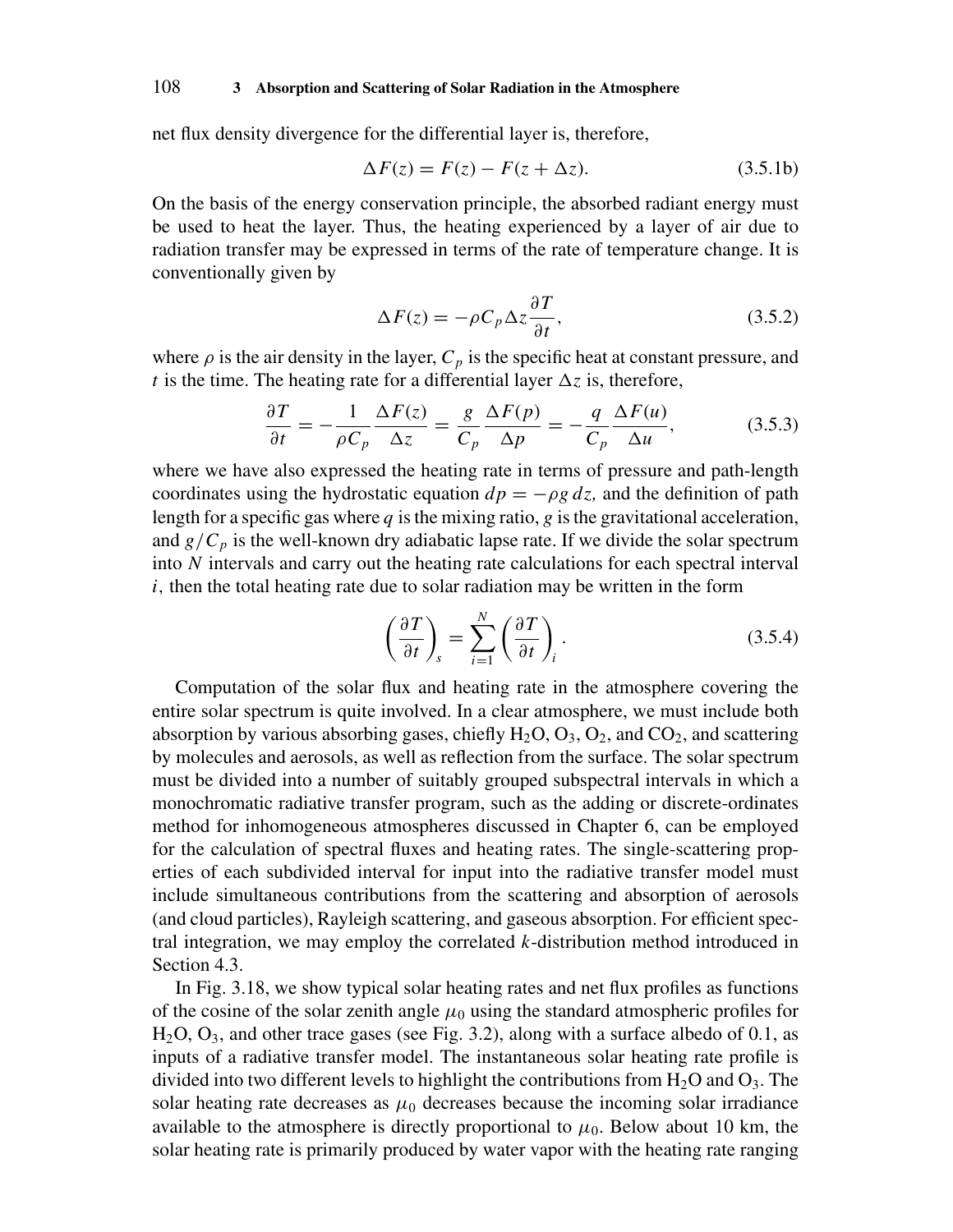

**Figure 3.18** Solar heating rates and net fluxes as functions of height with and without the contribution of aerosols for a number of the cosines of solar zenith angles. The solar heating rates are instantaneous values and are separated in two regions to highlight the contributions from water vapor and ozone in the troposphere and stratosphere, respectively. A typical background aerosol profile with a visible optical depth of 0.15 is used to illustrate the effect of aerosols on the solar flux and heating rate. These results and those presented in Fig. 3.19 are computed from a line-by-line equivalent radiative transfer model that includes the contributions of gaseous absorption, multiple scattering, and the absorption of aerosol and cloud particles (Liou *et al.,* 1998).

from 0.5 to 2 K day<sup>-1</sup> near the surface when the contribution from aerosols is not accounted for. The solar heating rate decreases rapidly with increasing altitude in phase with the exponential decrease of water vapor and reaches a minimum at about 15 km. Above 20 km, increased solar heating is produced primarily by the absorption of ozone. Solar net flux decreases significantly below about 10 km. When a standard aerosol profile with an optical depth of 0.15 at the 0.5  $\mu$ m wavelength is added, the solar heating rate increases in the lower atmosphere because of the absorption of aerosols in the visible and near infrared. The effect of aerosols on the absorption of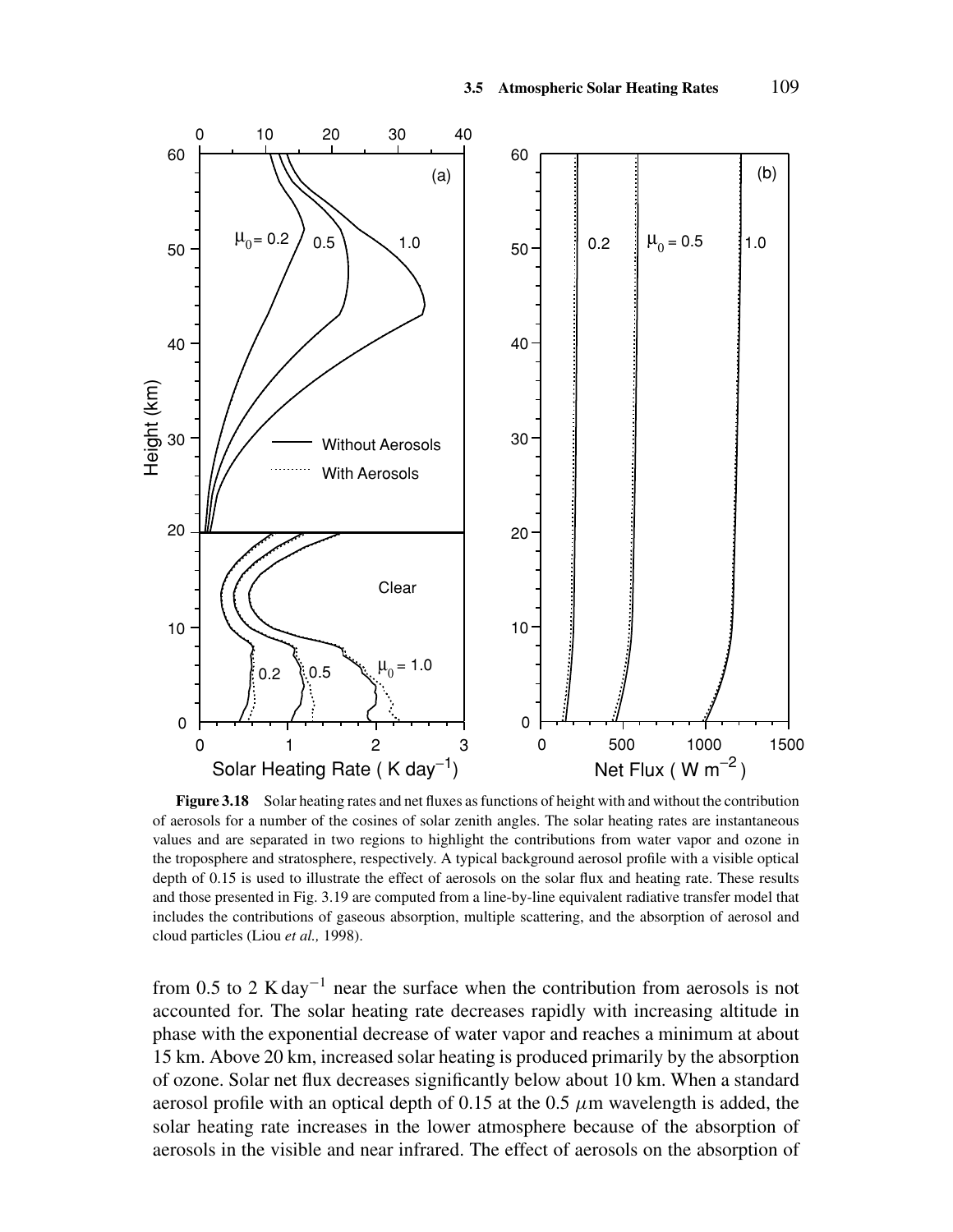

**Figure 3.19** Comparison of (a) solar heating rates and (b) net fluxes in clear, cirrus (Cs), and stratus (St) cloudy conditions for a  $\mu_0$  of 0.5. The positions of these clouds are indicated in the diagram. The optical depths for Cs and St are  $0.7$  and 10, respectively, while the mean particle sizes are  $42$  and  $8 \mu m$ , respectively.

solar fluxes depends on their chemical composition, particle size distribution, and vertical profile and is a subject of ongoing research.

The effects of clouds on solar heating and net flux profiles are investigated using typical single-layer cirrostratus (Cs) and stratus (St) clouds whose locations are shown in Fig. 3.19. We use a cosine of the solar zenith angle of 0.5 in this demonstration. The visible optical depths for Cs and St are 0.7 and 10, respectively, while the mean ice crystal maximum dimension and water droplet radius are 42 and 8  $\mu$ m, respectively. In the case of low stratus, substantial instantaneous heating occurs at the cloud top with a value of about 22 K day<sup>-1</sup>. Because of the reflection from clouds, ozone heating also increases. This increase appears to depend on the factors associated with cloud position and optical depth. In the overcast low stratus condition, net solar flux available at the surface is only about 187 W m<sup>-2</sup>, in comparison to about 435 and 376 W m−<sup>2</sup> in clear and cirrus cloud conditions, respectively.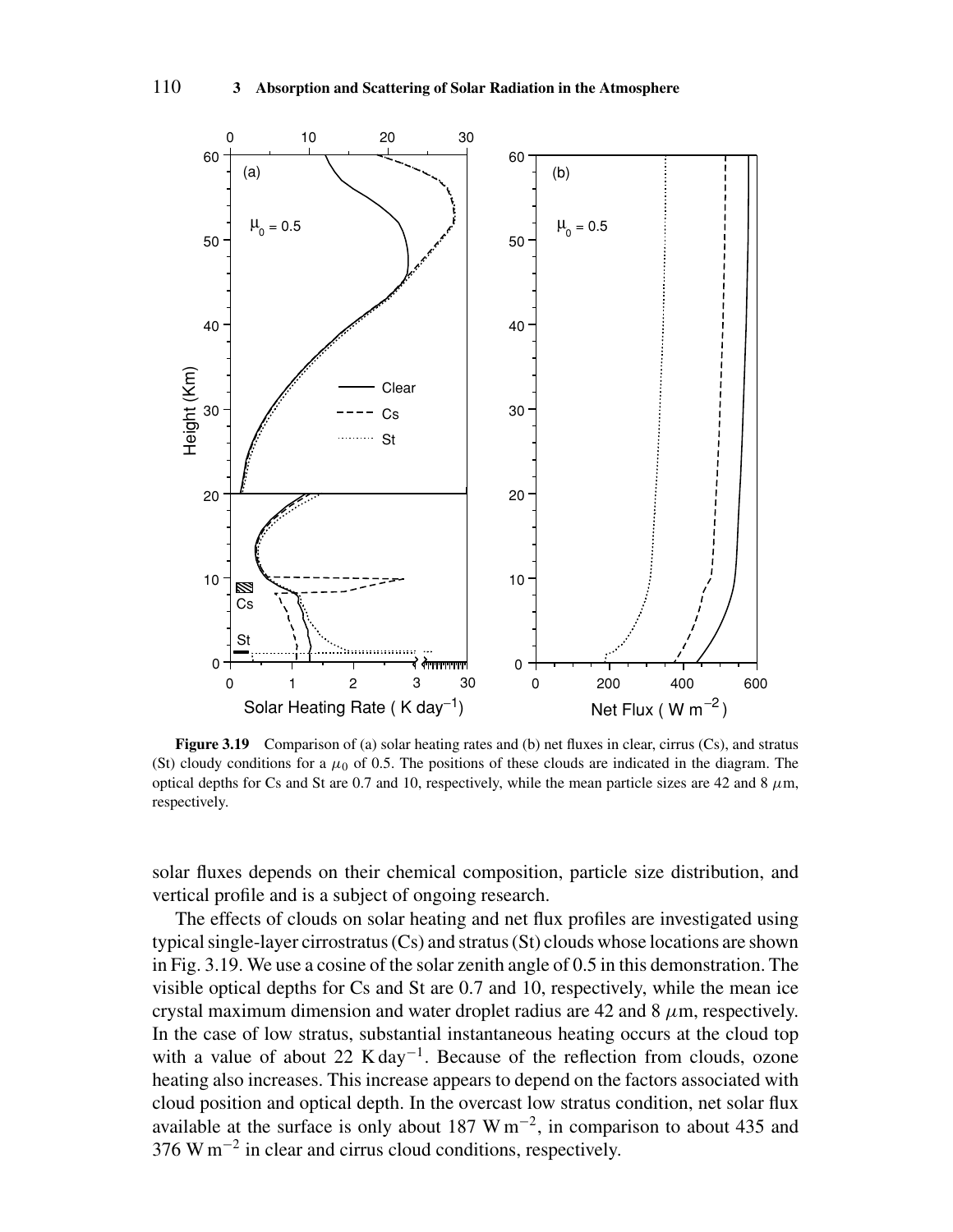# Exercises

- 3.1 The scale height *H* is defined by  $dp/p = -dz/H$ . From the hydrostatic equation and the equation of state, show that  $H = KT/Mg$ , where *K* is the Boltzmann constant, *M* is the molecular weight of air, and *g* is gravity. Since the molecular translational energy is  $\frac{1}{2}$  K T, the scale height is then twice the distance through which atoms/molecules that have the equipartition of translational energy can rise in the vertical direction against the force of gravity.
- 3.2 Compute and display graphically  $r(z_1)$  as a function of  $z_1$ , as defined in Eq. (3.2.6) for  $\mu_0 = 1, 0.5$ , and 0.2. Compare your results with those presented in Fig. 3.6 and explain the meaning of the Chapman layer.
- 3.3 In reference to the spherical atmosphere depicted in Fig. 3.20, derive the Chapman function Ch( $x$ *,*  $\theta$ <sub>0</sub>). Compare this function with  $1/\mu$ <sup>0</sup> and determine



**Figure 3.20** Spherical geometry for the evaluation of the Chapman function:  $\theta_0$  = solar zenith angle,  $r_e$  = earth's radius,  $r_A = AE$ ,  $h = PO$ ,  $h' = P'O'$ ,  $s(p')$  = the path length from point  $p'$  to *A*. The objective is to compute the absorption at point *P,* which is at a height *h* above the earth's surface, based on the actual path length  $s(p')$ .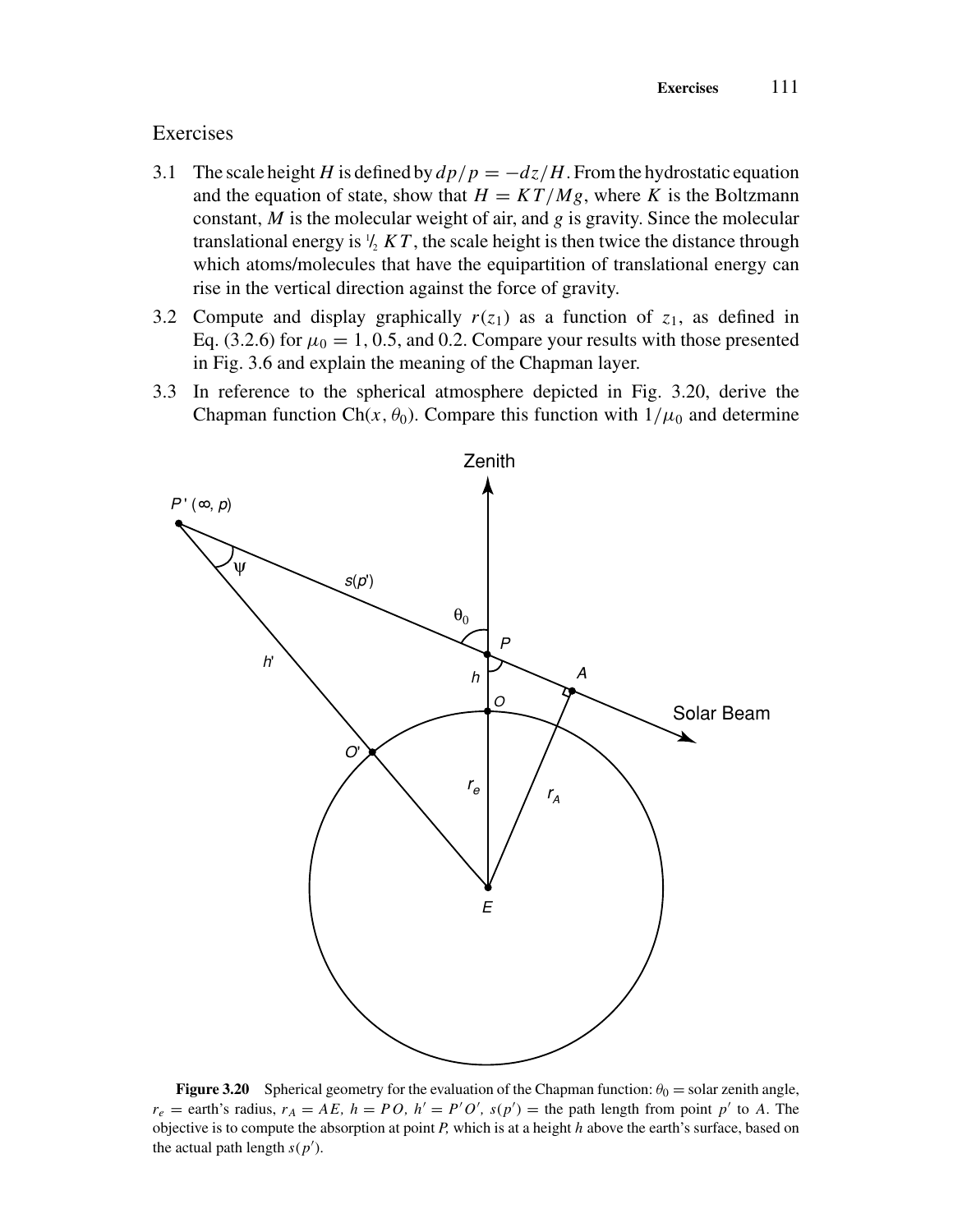the limit of the solar zenith angle under which  $1/\mu_0$  is a good approximation of the exponential attenuation calculation.

3.4 Given the values of  $K_{12} = 5.6 \times 10^{-46} (300/T)^{2.36} \text{m}^6 \text{ sec}^{-1}$  and  $K_{13} = 2.0 \times 10^{-46}$  $10^{-17}$ exp( $-2280/T$ ) m<sup>3</sup> sec<sup>-1</sup>, and the *J*<sub>2</sub> and *J*<sub>3</sub> values in the following table, compute the equilibrium ozone concentration as a function of height and compare your results with those presented in Fig. 3.8. Use the standard atmospheric temperature and molecular number density profiles (Appendix G) in your calculations.

| Height (km)                                                                     | 30 | 35.                  | 40                  | 45.  | 50            |
|---------------------------------------------------------------------------------|----|----------------------|---------------------|------|---------------|
| $J_2(\text{sec}^{-1}) \times 10^{-10}$<br>$J_3(\text{sec}^{-1}) \times 10^{-3}$ |    | $0.62$ $1.09$ $2.03$ | 0.61 2.13 4.56 7.93 | 4.31 | 11.30<br>6.29 |

3.5 The principal photochemical reactions involving oxygen in the thermosphere are found to be

$$
O_2 + h\tilde{\nu}(\lambda < 1751 \text{ Å}) \xrightarrow{J_2} O + O,
$$
\n
$$
O + O + M \xrightarrow{K_{11}} O_2 + M,
$$
\n
$$
O + O \xrightarrow{K'_{11}} O_2 + h\tilde{\nu}.
$$

Express these photochemical processes in terms of the rate of change of the number density of O and  $O_2$ . Derive the number density of O under the photochemical equilibrium condition.

3.6 For very strong Lorentz lines (see Section 1.3.2), the half-width is much smaller than the spread of the line such that  $\alpha \ll (\nu - \nu_0)$ . Under this condition and using a single line, show that the spectral absorptivity is proportional to the square root of the path length. In your analysis, define the relevant parameters in the wavenumber domain and use the following integration:

$$
\int_0^\infty \left( e^{-a^2/x^2} - e^{-b^2/x^2} \right) dx = \sqrt{\pi} (b-a).
$$

- 3.7 The number of molecules per cubic centimeter of air at sea level in standard atmospheric conditions is about 2.55  $\times$  10<sup>19</sup> cm<sup>-3</sup>. Calculate the scattering cross section of molecules at the 0.3, 0.5, and 0.7  $\mu$ m wavelengths.
- 3.8 The number density profile as a function of height is given by the following table:

| Height (km)                                                  |  | $\sigma$ | 8 <sup>7</sup> | 10   |      |      |      |
|--------------------------------------------------------------|--|----------|----------------|------|------|------|------|
| $N(\times 10^{18} \text{ cm}^{-3})$ 25.5 20.9 17.0 13.7 10.9 |  |          |                | 8.60 | 6.49 | 4.74 | 3.46 |

Calculate the optical depth of a clear atmosphere at the wavelengths shown in Exercise 3.7.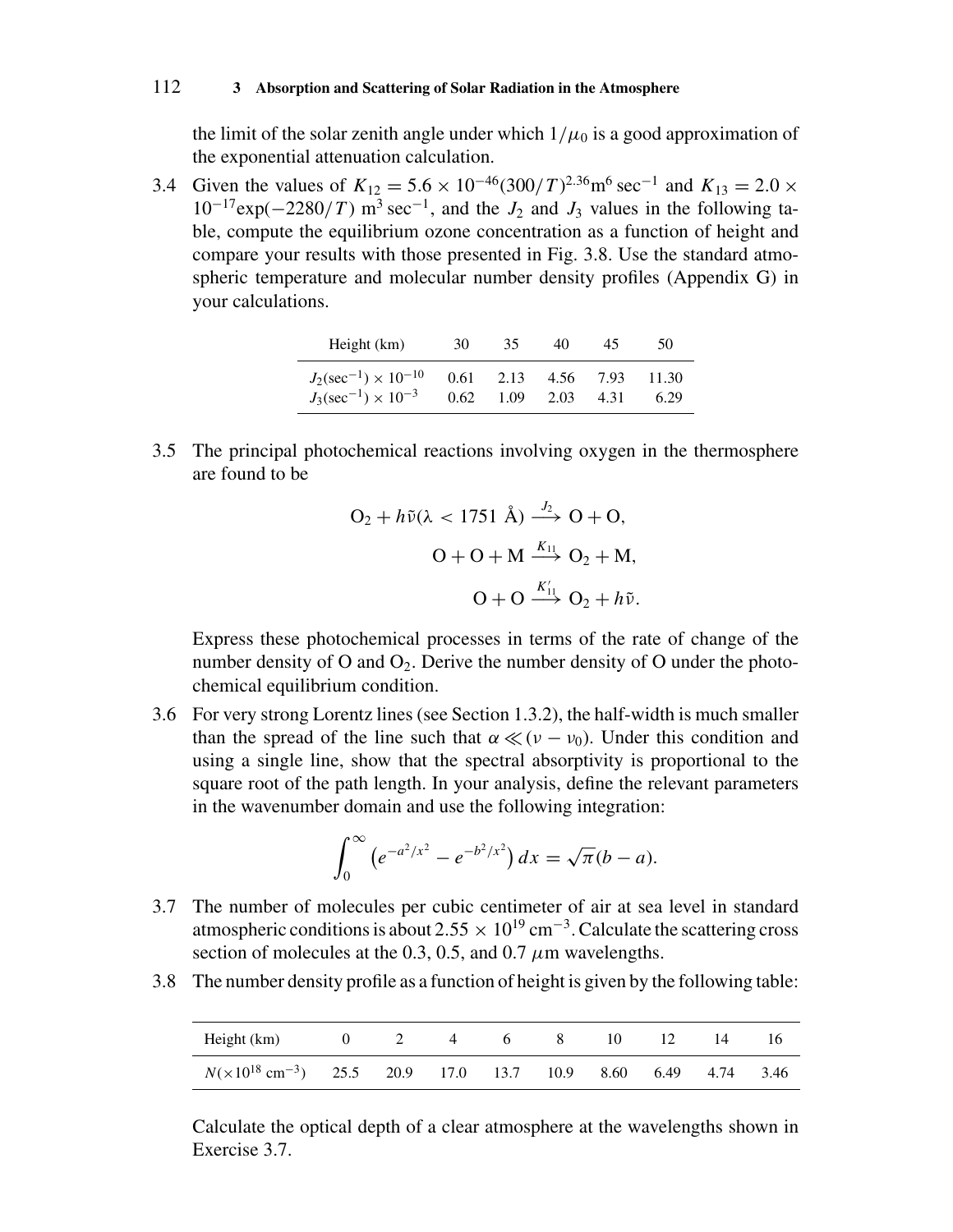3.9 For all practical purposes, we find that the refractive index  $m_r$  and the molecular density  $\rho$  are related by

$$
(m_r-1)_{\text{gas}} = \text{const} \times \rho.
$$

At sea level, the refractive index of air is about 1.000292 for a wavelength of 0.3  $\mu$ m. Find the refractive indices at the heights given in Exercise 3.8. Note that the density (g cm<sup>-3</sup>) is related to the number density  $N$ (cm<sup>-3</sup>) by  $\rho = (M/N_0)N$ , where *M* is the molecular weight of air (28.97 g mol<sup>-1</sup>), and *N*<sub>0</sub> is Avogadro's number  $(6.02295 \times 10^{23} \text{ mol}^{-1})$ . Because the refractive index varies with the density of the atmosphere, light rays bend according to the atmospheric density profile and produce a number of atmospheric optical phenomena known as looming, sinking, and superior and inferior mirages.

- 3.10 An unpolarized ruby laser operated at 0.7 *µ*m is projected vertically into a clear sky to investigate the density of the atmosphere. A detector located 10 km from the base of the laser is used to receive the flux density scattered from the laser beam by air molecules. Assuming that the laser output has a uniform distribution of flux density  $F_0$  across the beam (i.e.,  $I_0 = F_0/\pi$  sr), and neglecting the effects of multiple scattering, find the scattered flux density at 6 and 10 km received by a detector whose field of view in a plane is 0.05 rad. Use the scattering cross section and molecular density profile obtained from Exercises 3.7 and 3.8.
- 3.11 (a) The radar backscattering coefficient (in units of per length) for a volume of identical cloud droplets is defined as

$$
\beta_{\pi} = N_c \sigma_{\pi} = N_c \sigma_s P(\pi),
$$

where  $N_c$  is the droplet number density,  $\sigma_{\pi}$  the backscattering cross section, and  $P(\pi)$  the phase function at backscatter. Employing the Rayleigh scattering cross section and phase function, and noting that  $N_c = 1/V$ , where the volume of a spherical drop with a radius *a* is  $V = 4\pi a^3/3$ , show that

$$
\beta_{\pi} = \frac{64\pi^5}{\lambda^4} N_c a^6 \left| \frac{m^2 - 1}{m^2 + 2} \right|^2
$$

*.*

(b) Assuming that the number density and the radius of cloud droplets are 100 cm<sup>-3</sup> and 20  $\mu$ m, respectively, calculate  $\beta_{\pi}$  for the following two radar wavelengths with the corresponding refractive indices for water:

| $\lambda$ (cm) | 10             | 3.21           |
|----------------|----------------|----------------|
| т              | $3.99 - 1.47i$ | $7.14 - 2.89i$ |

where  $i = \sqrt{-1}$ . Compute  $\beta_{\pi}$  again using only the real part of the refractive indices, and show the differences between the two computations.

3.12 From the geometry of a sphere with respect to the incident ray, show that the incident angle  $\theta_i$  at which the minimum deviation occurs is given by

$$
\cos^2 \theta_i = (m^2 - 1)/(p^2 - 1), \quad p \ge 2,
$$